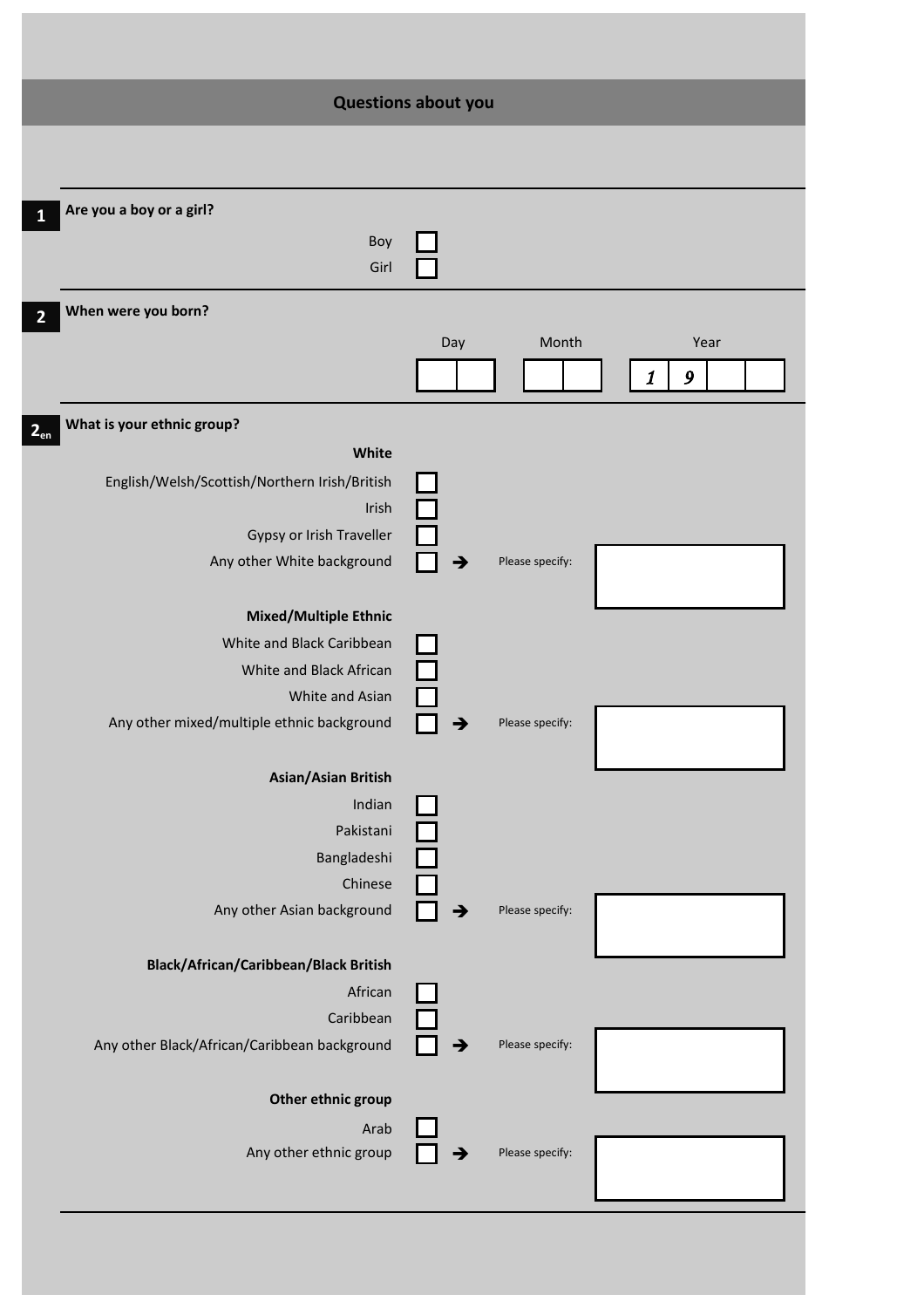| What is your nationality (which country is your passport from)? If you have more than one nationality, please<br>tick all that apply. |                                                                   |
|---------------------------------------------------------------------------------------------------------------------------------------|-------------------------------------------------------------------|
| <survey country="" nationality=""></survey>                                                                                           |                                                                   |
| <nationality 1=""></nationality>                                                                                                      |                                                                   |
| <nationality 2=""></nationality>                                                                                                      |                                                                   |
| <nationality 3=""></nationality>                                                                                                      |                                                                   |
| Other nationality                                                                                                                     | Please specify:<br>→                                              |
|                                                                                                                                       |                                                                   |
| Don't know                                                                                                                            |                                                                   |
| How well do you think you can                                                                                                         |                                                                   |
|                                                                                                                                       |                                                                   |
|                                                                                                                                       | Very<br>well<br><b>Excellently</b><br>Not at all Not well<br>Well |
| speak <survey country="" language="">?</survey>                                                                                       |                                                                   |
| write <survey country="" language="">?</survey>                                                                                       |                                                                   |
|                                                                                                                                       |                                                                   |
| Attention: Remember to check for a "Go to" instruction after you answer the question below.                                           |                                                                   |
| Is there a language other than <survey country="" language=""> spoken at your home?</survey>                                          |                                                                   |
|                                                                                                                                       |                                                                   |
| Yes                                                                                                                                   |                                                                   |
| No                                                                                                                                    | Go to<br>9                                                        |
|                                                                                                                                       |                                                                   |
| Which language is this?                                                                                                               |                                                                   |
| <language 1=""></language>                                                                                                            |                                                                   |
| <language 2=""></language>                                                                                                            |                                                                   |
| <language 3=""></language>                                                                                                            |                                                                   |
| Other language                                                                                                                        | Please specify:<br>→                                              |
|                                                                                                                                       |                                                                   |
| Think of the language you just ticked. How well do you think you can                                                                  |                                                                   |
|                                                                                                                                       | <b>Excellently</b><br>Not at all Not well<br>Well                 |
|                                                                                                                                       | Very<br>well                                                      |
| speak this language?<br>write this language?                                                                                          |                                                                   |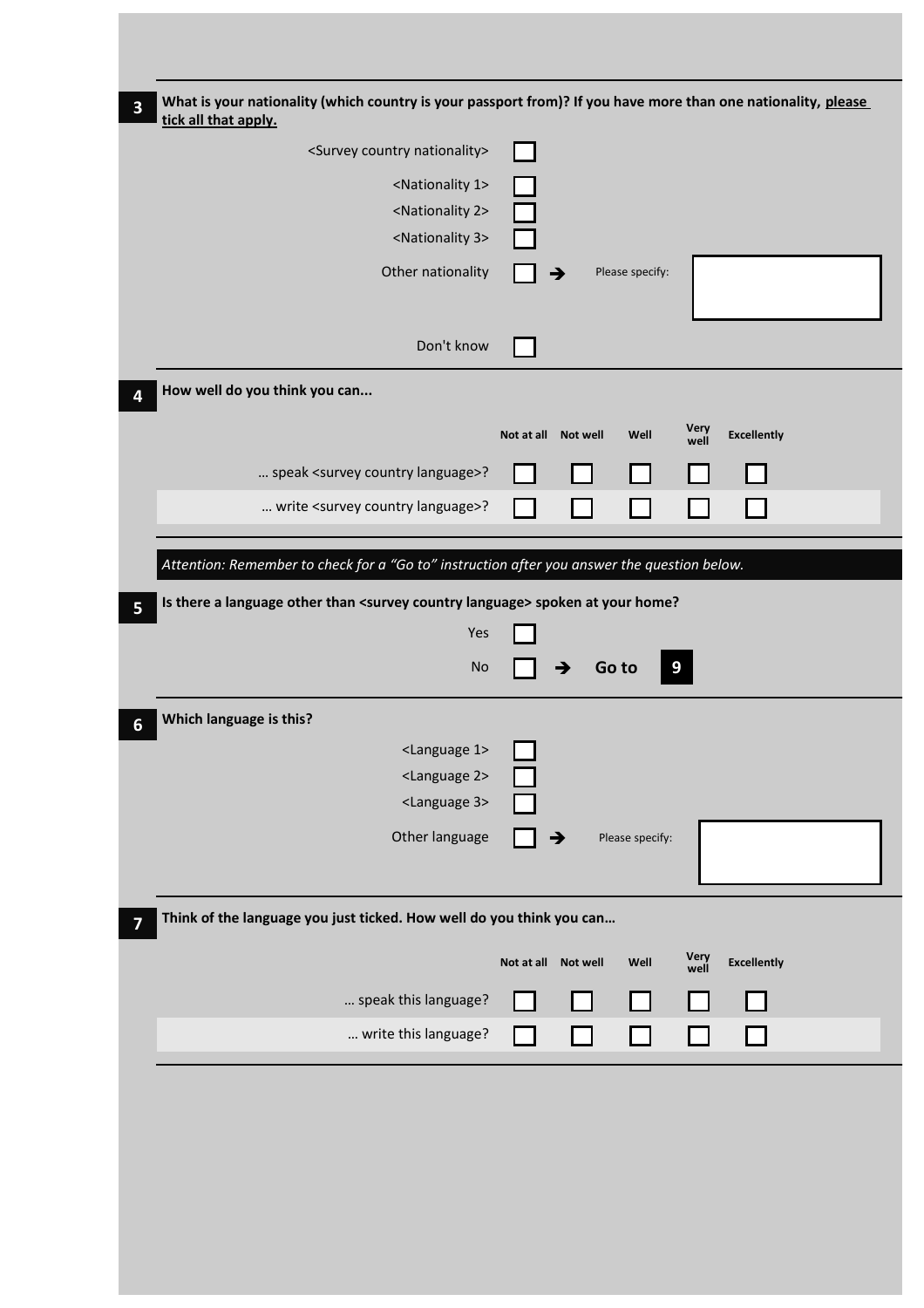| In this language, how often do you                                                                                                                                                                                                                                                                                                                               |               |       |                |              |  |
|------------------------------------------------------------------------------------------------------------------------------------------------------------------------------------------------------------------------------------------------------------------------------------------------------------------------------------------------------------------|---------------|-------|----------------|--------------|--|
|                                                                                                                                                                                                                                                                                                                                                                  | <b>Always</b> | Often | Some-<br>times | <b>Never</b> |  |
| talk to your family?                                                                                                                                                                                                                                                                                                                                             |               |       |                |              |  |
| watch TV?                                                                                                                                                                                                                                                                                                                                                        |               |       |                |              |  |
| talk to friends?                                                                                                                                                                                                                                                                                                                                                 |               |       |                |              |  |
| What is the highest level of education you wish to get?                                                                                                                                                                                                                                                                                                          |               |       |                |              |  |
| <educational 1="" degree=""></educational>                                                                                                                                                                                                                                                                                                                       |               |       |                |              |  |
| <educational 2="" degree=""></educational>                                                                                                                                                                                                                                                                                                                       |               |       |                |              |  |
| <educational 3="" degree=""></educational>                                                                                                                                                                                                                                                                                                                       |               |       |                |              |  |
| Don't know                                                                                                                                                                                                                                                                                                                                                       |               |       |                |              |  |
| And what is the highest level of education that you think you will actually get?                                                                                                                                                                                                                                                                                 |               |       |                |              |  |
| <educational 1="" degree=""></educational>                                                                                                                                                                                                                                                                                                                       |               |       |                |              |  |
| <educational 2="" degree=""></educational>                                                                                                                                                                                                                                                                                                                       |               |       |                |              |  |
| <educational 3="" degree=""></educational>                                                                                                                                                                                                                                                                                                                       |               |       |                |              |  |
|                                                                                                                                                                                                                                                                                                                                                                  |               |       |                |              |  |
| Don't know                                                                                                                                                                                                                                                                                                                                                       |               |       |                |              |  |
|                                                                                                                                                                                                                                                                                                                                                                  |               |       |                |              |  |
| Don't know                                                                                                                                                                                                                                                                                                                                                       |               |       |                |              |  |
|                                                                                                                                                                                                                                                                                                                                                                  |               |       |                |              |  |
|                                                                                                                                                                                                                                                                                                                                                                  |               |       |                |              |  |
| Yes                                                                                                                                                                                                                                                                                                                                                              |               |       |                |              |  |
| No                                                                                                                                                                                                                                                                                                                                                               |               | →     | 14<br>Go to    |              |  |
| I did not attend school any more.                                                                                                                                                                                                                                                                                                                                |               | →     | 15<br>Go to    |              |  |
|                                                                                                                                                                                                                                                                                                                                                                  |               |       |                |              |  |
| Math:                                                                                                                                                                                                                                                                                                                                                            |               |       |                |              |  |
|                                                                                                                                                                                                                                                                                                                                                                  |               |       |                |              |  |
| <survey country="" language="">:</survey>                                                                                                                                                                                                                                                                                                                        |               |       |                |              |  |
|                                                                                                                                                                                                                                                                                                                                                                  |               |       |                |              |  |
| What occupation would you like to have as an adult? Please name only one occupation and give the exact title.<br>Attention: Remember to check for a "Go to" instruction after you answer the question below.<br>Thinking back to the last school year. Was there a setting system at your school?<br>Which set were you in for the last school year?<br>English: |               |       |                |              |  |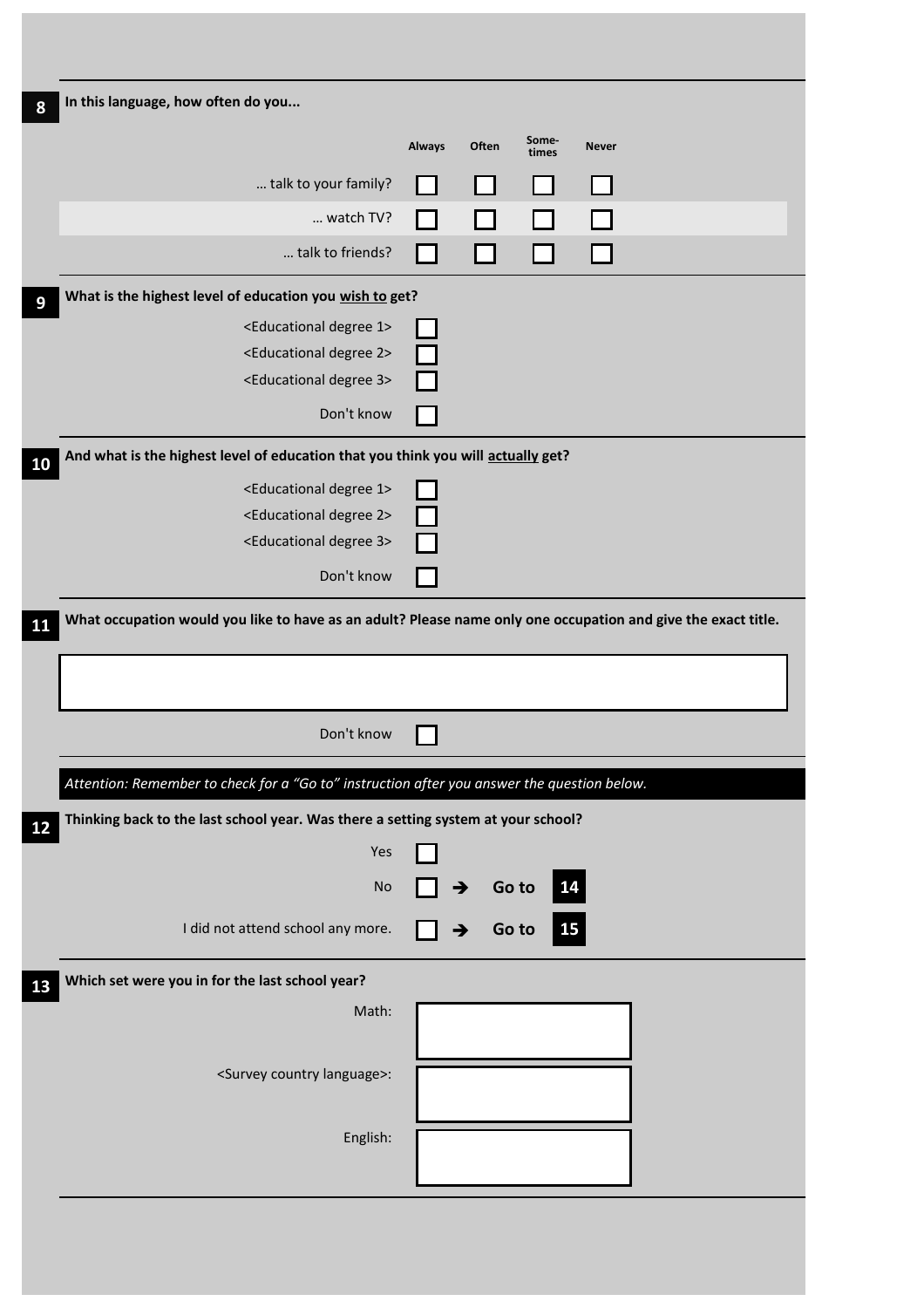| 14 | What grades did you get in your last school report in the following subjects? |                                                                                                           |
|----|-------------------------------------------------------------------------------|-----------------------------------------------------------------------------------------------------------|
|    | Math:                                                                         |                                                                                                           |
|    | <survey country="" language="">:</survey>                                     |                                                                                                           |
|    | English:                                                                      |                                                                                                           |
| 15 |                                                                               | What are you planning to do after this school year (after the summer holidays)? Please tick only one box. |
|    | Further education                                                             |                                                                                                           |
|    | Full-time job                                                                 |                                                                                                           |
|    | Apprenticeship                                                                |                                                                                                           |
|    | Internship                                                                    |                                                                                                           |
|    | Something else                                                                | Please specify:<br>→                                                                                      |
|    | Don't know                                                                    |                                                                                                           |
|    |                                                                               |                                                                                                           |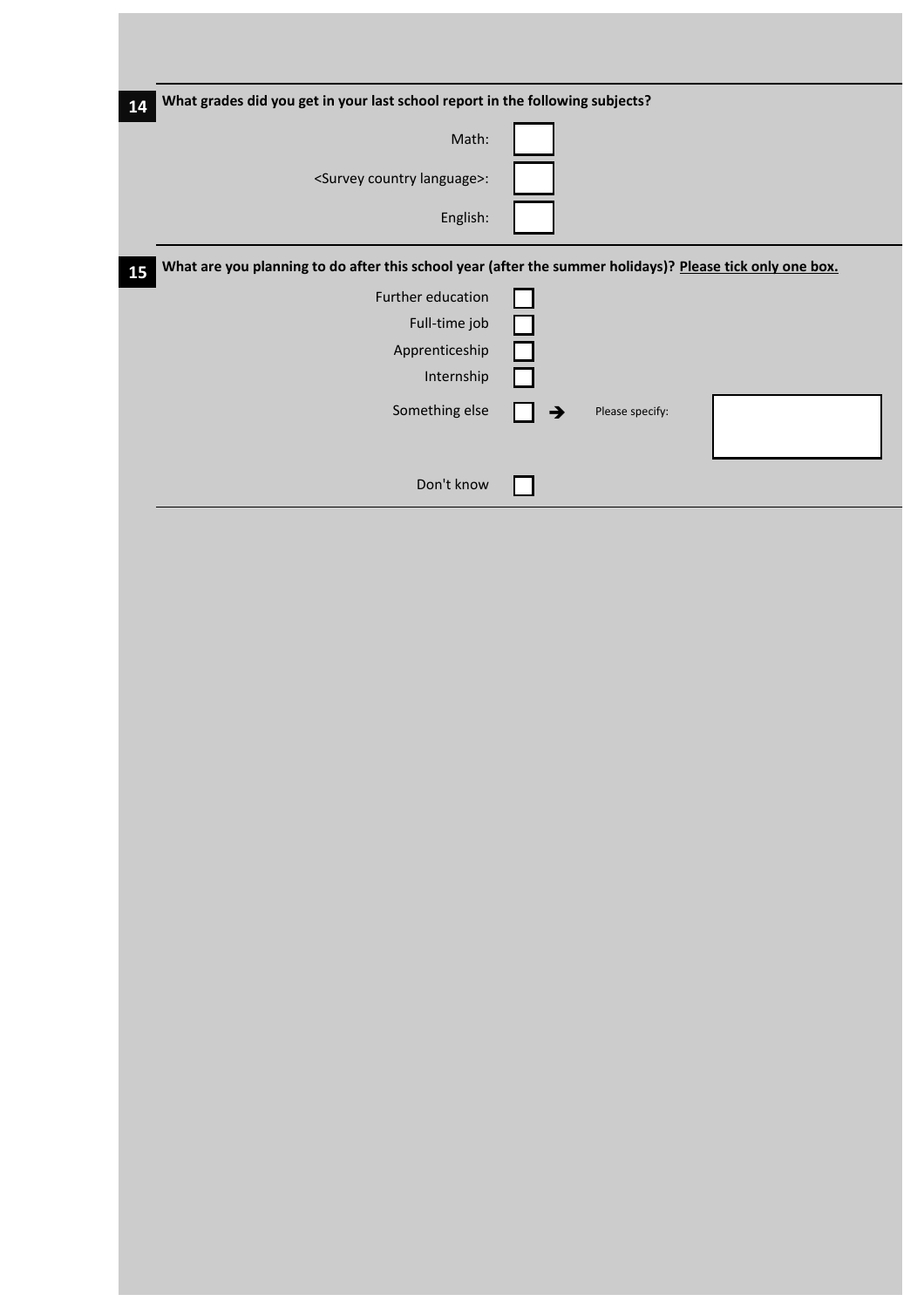| Your feelings and attitudes<br>Generally speaking, would you say that most people can be trusted or that you can't be too careful in dealing<br>16<br>with people? |  |
|--------------------------------------------------------------------------------------------------------------------------------------------------------------------|--|
|                                                                                                                                                                    |  |
|                                                                                                                                                                    |  |
|                                                                                                                                                                    |  |
| Most people can be trusted.<br>You can't be too careful.                                                                                                           |  |
| How strongly do you feel <survey country="" member="">?<br/>17<br/>Very strongly<br/>Fairly strongly<br/>Not very strongly<br/>Not at all strongly</survey>        |  |
| Attention: Remember to check for a "Go to" instruction after you answer the question below.                                                                        |  |
| Some people feel that they belong to other groups, too. Which, if any, of the following groups do you feel you<br>18<br>belong to? Please tick only one box.       |  |
| No other group<br> 21 <br>Go to<br>$\rightarrow$<br><group 1=""><br/><group 2=""><br/><group 3=""></group></group></group>                                         |  |
| Other group<br>Please specify:                                                                                                                                     |  |
| How strongly do you feel that you belong to this group?                                                                                                            |  |
| 19<br>Very strongly<br>Fairly strongly<br>Not very strongly<br>Not at all strongly                                                                                 |  |
| How important is it for you personally to maintain the customs and traditions of this group?<br>20                                                                 |  |
| Very important<br>Fairly important<br>Not very important<br>Not at all important                                                                                   |  |
|                                                                                                                                                                    |  |
|                                                                                                                                                                    |  |
|                                                                                                                                                                    |  |
|                                                                                                                                                                    |  |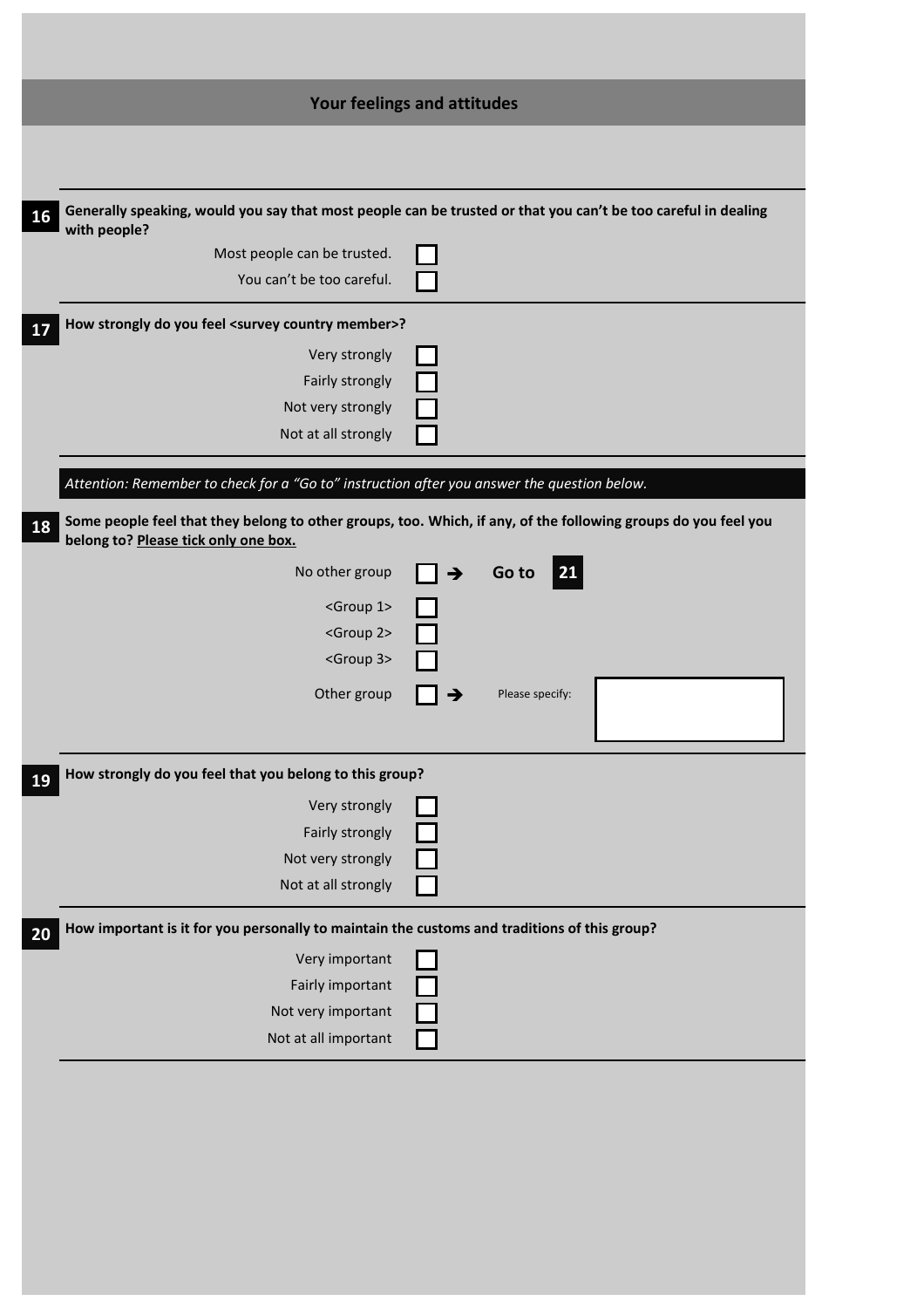| What is your religion?                                                                                   |   |                 |  |
|----------------------------------------------------------------------------------------------------------|---|-----------------|--|
| No religion                                                                                              |   |                 |  |
| <b>Buddhism</b>                                                                                          |   |                 |  |
| Christianity                                                                                             |   |                 |  |
| Christianity: Catholic                                                                                   |   |                 |  |
| Christianity: Protestant                                                                                 |   |                 |  |
| Hinduism                                                                                                 |   |                 |  |
| Islam                                                                                                    |   |                 |  |
| Judaism                                                                                                  |   |                 |  |
| Sikhism                                                                                                  |   |                 |  |
| Other religion                                                                                           | → | Please specify: |  |
| How important is religion to you?                                                                        |   |                 |  |
| Very important                                                                                           |   |                 |  |
| Fairly important                                                                                         |   |                 |  |
|                                                                                                          |   |                 |  |
| Not very important                                                                                       |   |                 |  |
| Not at all important                                                                                     |   |                 |  |
| How often do you visit a religious meeting place (e.g., a church, mosque, synagogue or temple)?<br>Never |   |                 |  |
| Occasionally (but less than once a month)                                                                |   |                 |  |
| At least once a month                                                                                    |   |                 |  |
| At least once a week<br>Every day                                                                        |   |                 |  |
| How often do you pray?                                                                                   |   |                 |  |
| Never                                                                                                    |   |                 |  |
| Occasionally (but less than once a month)                                                                |   |                 |  |
| At least once a month                                                                                    |   |                 |  |
| At least once a week                                                                                     |   |                 |  |
| One to four times a day<br>Five times a day or more                                                      |   |                 |  |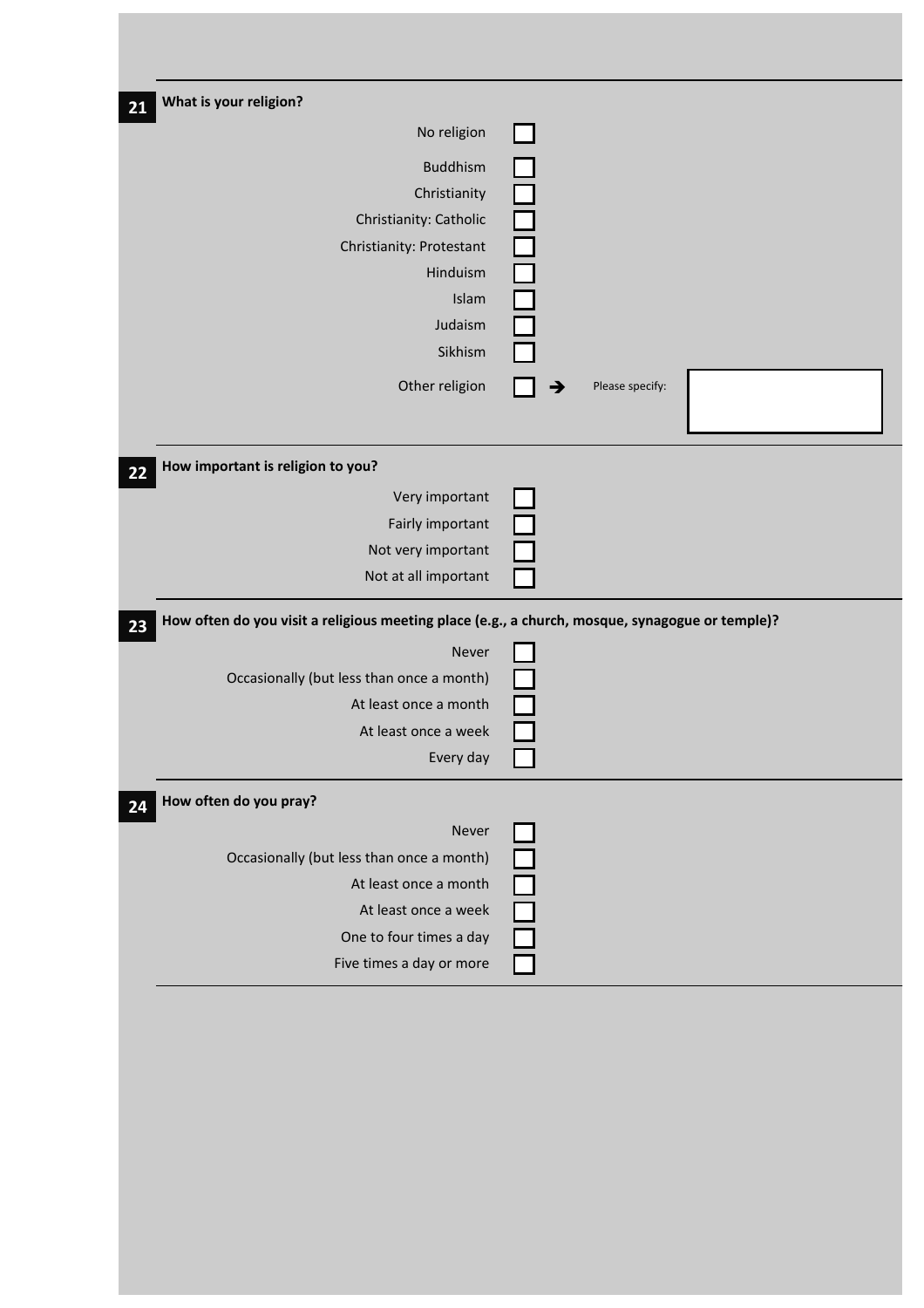| How much do you agree or disagree with each of these statements?                                         |                          |       |                                         |                 |                             |  |
|----------------------------------------------------------------------------------------------------------|--------------------------|-------|-----------------------------------------|-----------------|-----------------------------|--|
|                                                                                                          | <b>Strongly</b><br>agree | Agree | <b>Neither</b><br>agree nor<br>disagree | <b>Disagree</b> | <b>Strongly</b><br>disagree |  |
| The <survey country=""> people should do all they can<br/>to keep their customs and traditions.</survey> |                          |       |                                         |                 |                             |  |
| Immigrants should adapt to<br><survey country=""> society.</survey>                                      |                          |       |                                         |                 |                             |  |
| The <survey country=""> people should be open<br/>to the customs and traditions of immigrants.</survey>  |                          |       |                                         |                 |                             |  |
| Immigrants should do all they can<br>to keep their customs and traditions.                               |                          |       |                                         |                 |                             |  |

**26 How much do you agree or disagree that religious people should be allowed to...**

|                                                            | <b>Strongly</b><br>agree | Agree | <b>Neither</b><br>agree nor<br>disagree | <b>Disagree</b> | <b>Strongly</b><br>disagree |  |
|------------------------------------------------------------|--------------------------|-------|-----------------------------------------|-----------------|-----------------------------|--|
| praying at home?                                           |                          |       | . .                                     |                 |                             |  |
| dressing in a particular way?                              |                          |       |                                         |                 |                             |  |
| taking days off work or school<br>for religious festivals? |                          |       |                                         |                 |                             |  |
| building new religious meeting places? $\ \cdot\ $         |                          |       |                                         |                 |                             |  |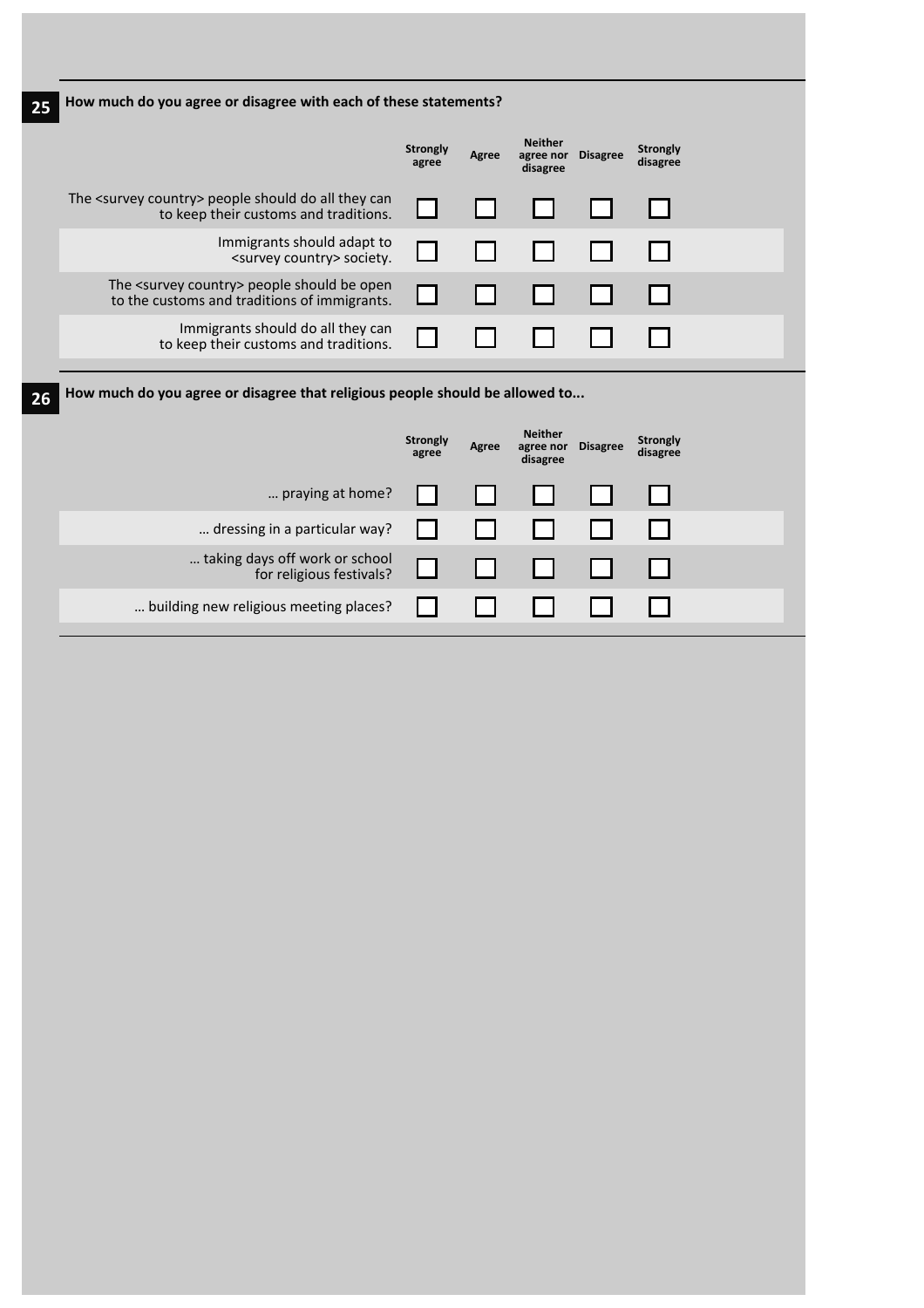|                                                                                                                                                                                                                                                        | Your leisure time |                                       |                                        |            |                       |  |
|--------------------------------------------------------------------------------------------------------------------------------------------------------------------------------------------------------------------------------------------------------|-------------------|---------------------------------------|----------------------------------------|------------|-----------------------|--|
|                                                                                                                                                                                                                                                        |                   |                                       |                                        |            |                       |  |
|                                                                                                                                                                                                                                                        |                   |                                       |                                        |            |                       |  |
| In your spare time, how often do you                                                                                                                                                                                                                   |                   |                                       |                                        |            |                       |  |
|                                                                                                                                                                                                                                                        | Every day         | Once or<br>several<br>times a<br>week | Once or<br>several<br>times a<br>month | Less often | <b>Never</b>          |  |
| visit relatives?                                                                                                                                                                                                                                       |                   |                                       |                                        |            |                       |  |
| go out to a pub/bar/nightclub/party?                                                                                                                                                                                                                   |                   |                                       |                                        |            |                       |  |
| read a book (not for school)?                                                                                                                                                                                                                          |                   |                                       |                                        |            |                       |  |
| spend time in a club<br>(sports/music/drama/other club)?                                                                                                                                                                                               |                   |                                       |                                        |            |                       |  |
| do voluntary or community work?                                                                                                                                                                                                                        |                   |                                       |                                        |            |                       |  |
| Attention: Remember to check for a "Go to" instruction after you answer the question below.                                                                                                                                                            |                   |                                       |                                        |            |                       |  |
|                                                                                                                                                                                                                                                        |                   |                                       |                                        |            |                       |  |
| Outside of the time that you spend doing your main day-to-day activity like being in school, working a full-<br>time job, doing vocational training, do you have a side job (e.g., do a paper round, help your parents in their<br>business, babysit)? |                   |                                       |                                        |            |                       |  |
| Yes                                                                                                                                                                                                                                                    |                   |                                       |                                        |            |                       |  |
| <b>No</b>                                                                                                                                                                                                                                              | →                 |                                       | Go to<br>32                            |            |                       |  |
| How many hours do you work during a normal school week (including weekends)?                                                                                                                                                                           |                   |                                       |                                        |            |                       |  |
| Number of hours:                                                                                                                                                                                                                                       |                   |                                       |                                        |            |                       |  |
| Is this a job where you help your parents in their business?                                                                                                                                                                                           |                   |                                       |                                        |            |                       |  |
| Yes<br><b>No</b>                                                                                                                                                                                                                                       |                   |                                       |                                        |            |                       |  |
| About how much money do you earn from work each month?                                                                                                                                                                                                 |                   |                                       |                                        |            |                       |  |
| Amount in <currency>:</currency>                                                                                                                                                                                                                       |                   |                                       |                                        |            |                       |  |
| Do you get money from your parents?                                                                                                                                                                                                                    |                   |                                       |                                        |            |                       |  |
| Yes, each week                                                                                                                                                                                                                                         | Э                 |                                       |                                        |            | <currency></currency> |  |
| Yes, each month                                                                                                                                                                                                                                        | →                 |                                       |                                        |            | <currency></currency> |  |
| Yes, occasionally                                                                                                                                                                                                                                      |                   |                                       |                                        |            |                       |  |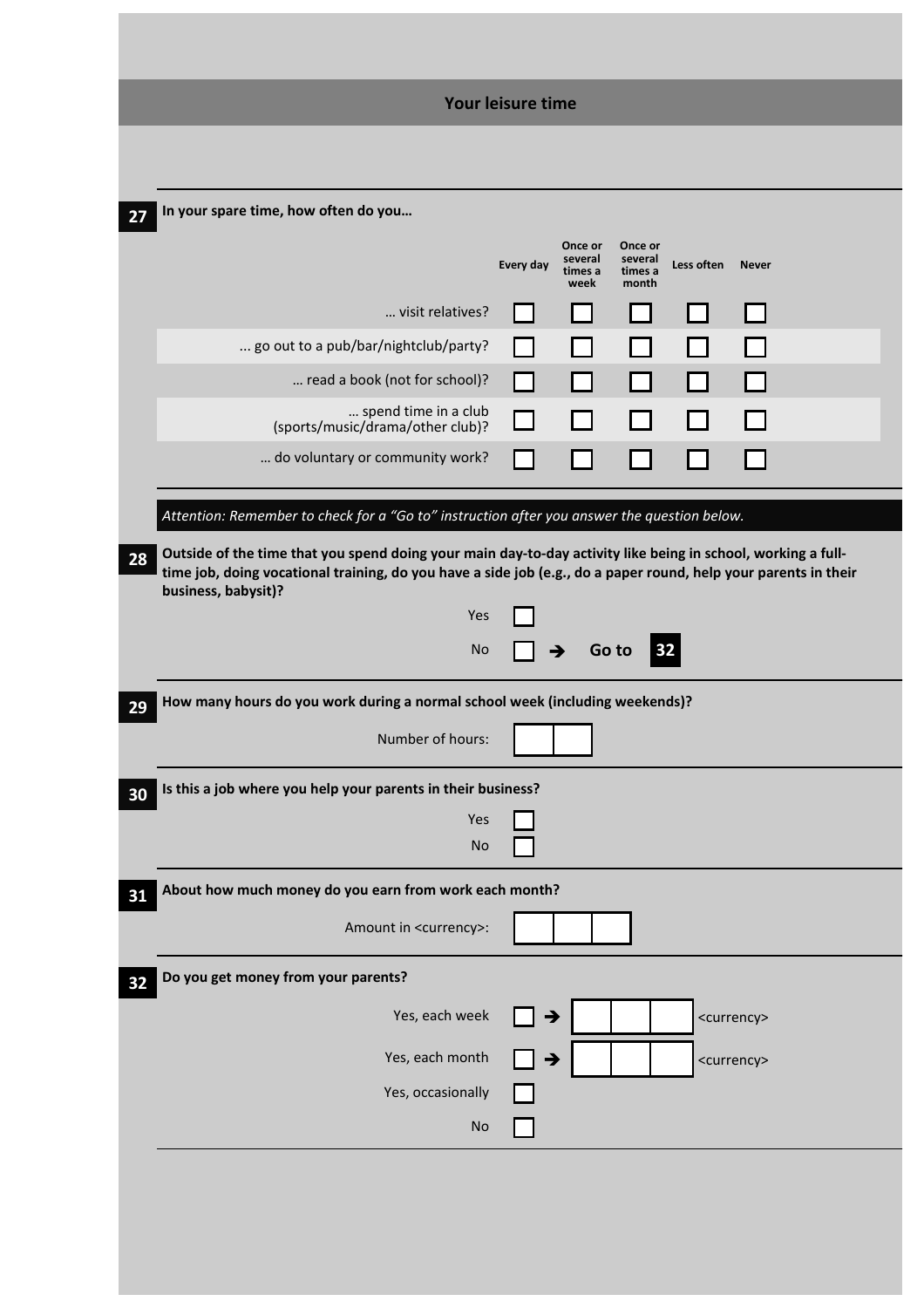| 33               | If you suddenly needed 90 Pounds/100 Euros/1000 SEK by tomorrow, would you be able to get it?                            |                     |                            |                             |               |              |  |
|------------------|--------------------------------------------------------------------------------------------------------------------------|---------------------|----------------------------|-----------------------------|---------------|--------------|--|
|                  | Yes                                                                                                                      |                     |                            |                             |               |              |  |
|                  | <b>No</b>                                                                                                                |                     |                            |                             |               |              |  |
|                  | Don't know                                                                                                               |                     |                            |                             |               |              |  |
| 34               | How interested are you in <survey country's=""> politics?</survey>                                                       |                     |                            |                             |               |              |  |
|                  | Very much                                                                                                                |                     |                            |                             |               |              |  |
|                  | A lot                                                                                                                    |                     |                            |                             |               |              |  |
|                  | Quite a lot<br>A little                                                                                                  |                     |                            |                             |               |              |  |
|                  | Very little or not at all                                                                                                |                     |                            |                             |               |              |  |
| 34 <sub>sw</sub> | Have you done any of the following during the last 12 months in order to change something or to express<br>your opinion? |                     |                            |                             |               |              |  |
|                  |                                                                                                                          | Yes                 | No                         |                             |               |              |  |
|                  | Discussed political or social issues on the internet,<br>e.g. in blogs or discussion fora                                |                     |                            |                             |               |              |  |
|                  | Been to a meeting with a (youth) political party                                                                         |                     |                            |                             |               |              |  |
|                  | Carried badges or symbols to express an opinion                                                                          |                     |                            |                             |               |              |  |
| 35               | How often do you                                                                                                         |                     |                            |                             |               |              |  |
|                  |                                                                                                                          |                     | Once or                    | Once or                     |               |              |  |
|                  |                                                                                                                          | <b>Every</b><br>day | several<br>times a<br>week | several<br>times a<br>month | Less<br>often | <b>Never</b> |  |
|                  | have a hot meal?                                                                                                         |                     |                            |                             |               |              |  |
|                  | drink alcohol?                                                                                                           |                     |                            |                             |               |              |  |
|                  | do sports or go to the gym?                                                                                              |                     |                            |                             |               |              |  |
|                  | smoke cigarettes?                                                                                                        |                     |                            |                             |               |              |  |
|                  | eat breakfast?                                                                                                           |                     |                            |                             |               |              |  |
|                  | use drugs such as hash, paddos or ecstasy pills?                                                                         |                     |                            |                             |               |              |  |
| 36               | Have you done the following things in the past 3 months? Your answers will be kept secret.                               |                     |                            |                             |               |              |  |
|                  |                                                                                                                          | Yes                 | <b>No</b>                  |                             |               |              |  |
|                  | Deliberately damaged things that were not yours?                                                                         |                     |                            |                             |               |              |  |
|                  | Stolen something from a shop/from someone else?                                                                          |                     |                            |                             |               |              |  |
|                  | Carried a knife or weapon?                                                                                               |                     |                            |                             |               |              |  |
|                  | Been very drunk?                                                                                                         |                     |                            |                             |               |              |  |
|                  |                                                                                                                          |                     |                            |                             |               |              |  |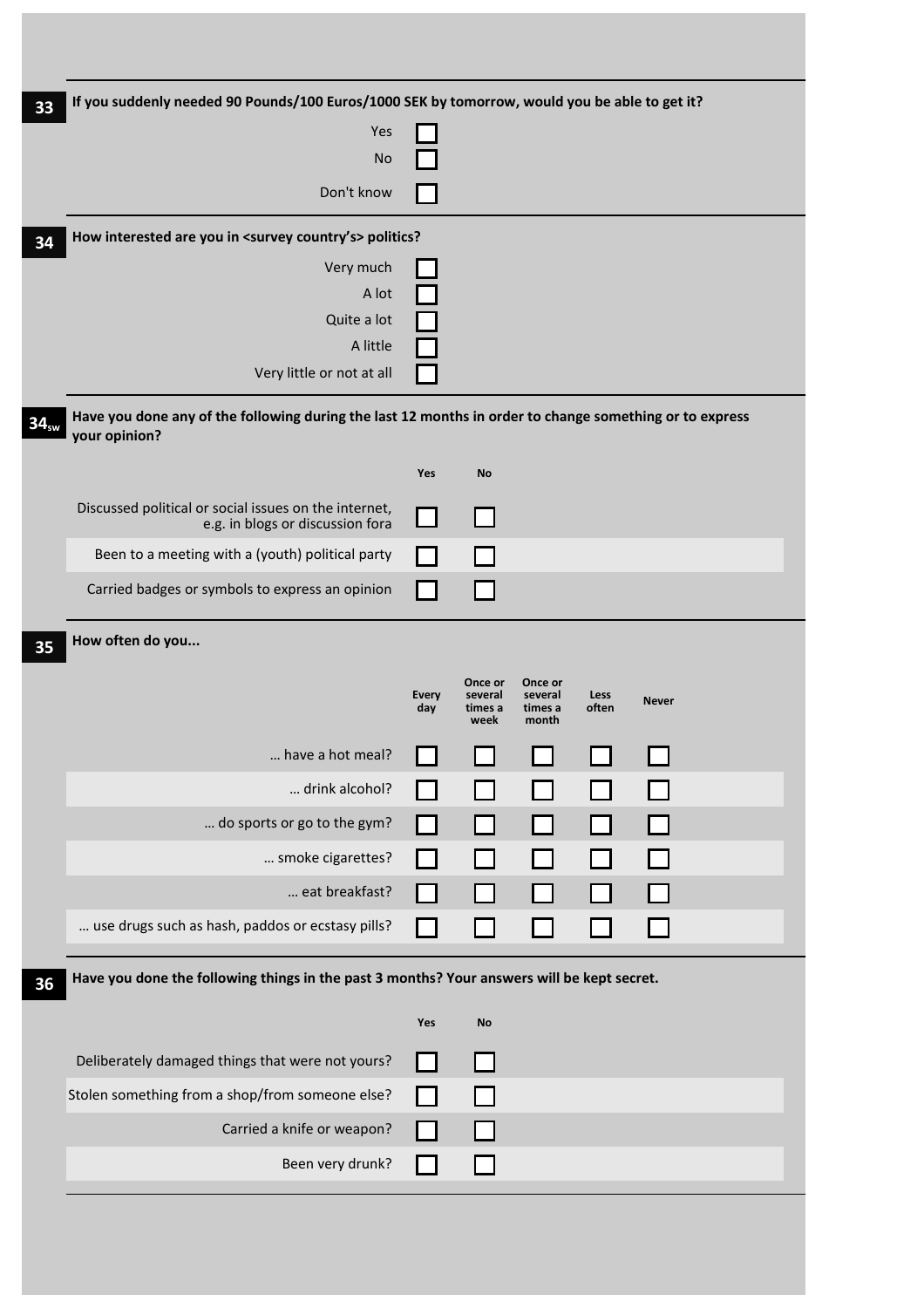| <b>Questions about your family</b>                                                                                                                                          |               |                 |  |  |
|-----------------------------------------------------------------------------------------------------------------------------------------------------------------------------|---------------|-----------------|--|--|
|                                                                                                                                                                             |               |                 |  |  |
|                                                                                                                                                                             |               |                 |  |  |
| Attention: Remember to check for a "Go to" instruction after you answer the question below.                                                                                 |               |                 |  |  |
| The following questions are about your biological mother. If she is no longer alive or if you are not in touch<br>with her, please answer the questions as best as you can. |               |                 |  |  |
| In which country was your biological mother born?                                                                                                                           |               |                 |  |  |
| <survey country=""></survey>                                                                                                                                                | $\rightarrow$ | 40<br>Go to     |  |  |
| <country 1=""></country>                                                                                                                                                    |               |                 |  |  |
| <country 2=""></country>                                                                                                                                                    |               |                 |  |  |
| <country 3=""></country>                                                                                                                                                    |               |                 |  |  |
| Other country                                                                                                                                                               |               | Please specify: |  |  |
|                                                                                                                                                                             |               |                 |  |  |
| I don't know the country.                                                                                                                                                   |               | Go to<br>40     |  |  |
|                                                                                                                                                                             |               |                 |  |  |
| Attention: Remember to check for a "Go to" instruction after you answer the question below.                                                                                 |               |                 |  |  |
|                                                                                                                                                                             |               |                 |  |  |
|                                                                                                                                                                             |               |                 |  |  |
| The following questions are about your biological mother. If she is no longer alive or if you are not in touch<br>with her, please answer the questions as best as you can. |               |                 |  |  |
| Was your mother born abroad?                                                                                                                                                |               |                 |  |  |
| <b>No</b>                                                                                                                                                                   |               | 40              |  |  |
|                                                                                                                                                                             |               | Go to           |  |  |
| Yes                                                                                                                                                                         |               |                 |  |  |
| How often do you visit this country?                                                                                                                                        |               |                 |  |  |
| Twice a year or more                                                                                                                                                        |               |                 |  |  |
| Once a year                                                                                                                                                                 |               |                 |  |  |
| Less than once a year                                                                                                                                                       |               |                 |  |  |
| Never                                                                                                                                                                       |               |                 |  |  |
| Have you visited this country during the last 12 months?                                                                                                                    |               |                 |  |  |
| Yes, twice or more                                                                                                                                                          |               |                 |  |  |
| Yes, once                                                                                                                                                                   |               |                 |  |  |
| <b>No</b>                                                                                                                                                                   |               |                 |  |  |
| How much are you interested in this country's politics?                                                                                                                     |               |                 |  |  |
|                                                                                                                                                                             |               |                 |  |  |
| Very much<br>A lot                                                                                                                                                          |               |                 |  |  |
| Quite a lot                                                                                                                                                                 |               |                 |  |  |
| A little                                                                                                                                                                    |               |                 |  |  |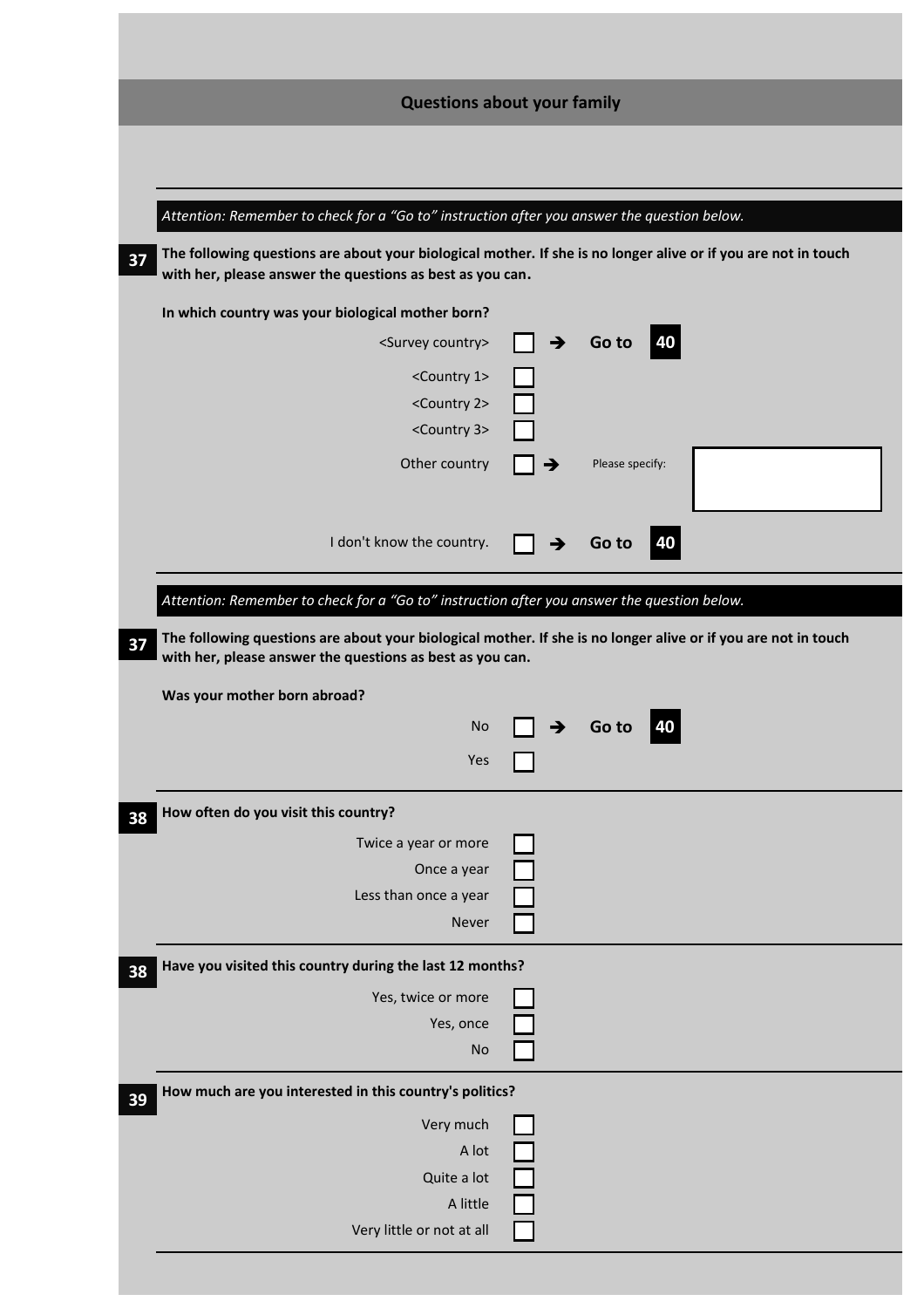|                   | Attention: Remember to check for a "Go to" instruction after you answer the question below.                                                                                       |     |                  |                                                                                                                               |
|-------------------|-----------------------------------------------------------------------------------------------------------------------------------------------------------------------------------|-----|------------------|-------------------------------------------------------------------------------------------------------------------------------|
|                   |                                                                                                                                                                                   |     |                  |                                                                                                                               |
|                   |                                                                                                                                                                                   | Yes | <b>No</b>        | Don't                                                                                                                         |
|                   | Did your mother complete primary school                                                                                                                                           |     |                  | know                                                                                                                          |
|                   | (or a similar foreign education)?<br>Did your mother complete secondary school<br>(or a similar foreign education)?                                                               |     |                  |                                                                                                                               |
|                   |                                                                                                                                                                                   |     |                  |                                                                                                                               |
|                   |                                                                                                                                                                                   |     | $40_{\text{ge}}$ | Which secondary school did she complete?<br>Lower secondary school<br>Intermediate secondary school<br>Upper secondary school |
|                   | Did your mother complete lower/intermediate                                                                                                                                       |     |                  |                                                                                                                               |
|                   | secondary school (or a similar foreign education)?<br>Did your mother complete lower secondary                                                                                    |     |                  |                                                                                                                               |
|                   | school (or a similar foreign education)?<br>Did your mother complete intermediate                                                                                                 |     |                  |                                                                                                                               |
|                   | secondary school (or a similar foreign education)?<br>Did your mother complete upper secondary                                                                                    |     |                  |                                                                                                                               |
|                   | school (or a similar foreign education)?                                                                                                                                          |     |                  |                                                                                                                               |
|                   | Did your mother complete university?                                                                                                                                              |     |                  |                                                                                                                               |
|                   | What is your mother's highest education?                                                                                                                                          |     |                  |                                                                                                                               |
|                   | No school degree                                                                                                                                                                  |     |                  |                                                                                                                               |
|                   | Primary education                                                                                                                                                                 |     |                  |                                                                                                                               |
|                   | Lower secondary education                                                                                                                                                         |     |                  |                                                                                                                               |
|                   | Higher secondary education                                                                                                                                                        |     |                  |                                                                                                                               |
|                   | Lower vocational education                                                                                                                                                        |     |                  |                                                                                                                               |
|                   | Higher vocational education                                                                                                                                                       |     |                  |                                                                                                                               |
|                   | University                                                                                                                                                                        |     |                  |                                                                                                                               |
|                   | Don't know                                                                                                                                                                        |     |                  |                                                                                                                               |
|                   | Does your mother currently have a job?                                                                                                                                            |     |                  |                                                                                                                               |
|                   | Yes                                                                                                                                                                               |     |                  |                                                                                                                               |
|                   | No                                                                                                                                                                                |     |                  |                                                                                                                               |
|                   | Don't know                                                                                                                                                                        |     |                  |                                                                                                                               |
|                   |                                                                                                                                                                                   |     |                  |                                                                                                                               |
| 40 <sub>ge2</sub> | Think about your mother's job. If she is not currently working, think about her last job. What is the name of<br>her job? Additionally, please describe what she does in his job. |     |                  |                                                                                                                               |
|                   |                                                                                                                                                                                   |     |                  |                                                                                                                               |
|                   |                                                                                                                                                                                   |     |                  |                                                                                                                               |
|                   |                                                                                                                                                                                   |     |                  |                                                                                                                               |
|                   |                                                                                                                                                                                   |     |                  |                                                                                                                               |
|                   | She has never worked before.                                                                                                                                                      |     |                  |                                                                                                                               |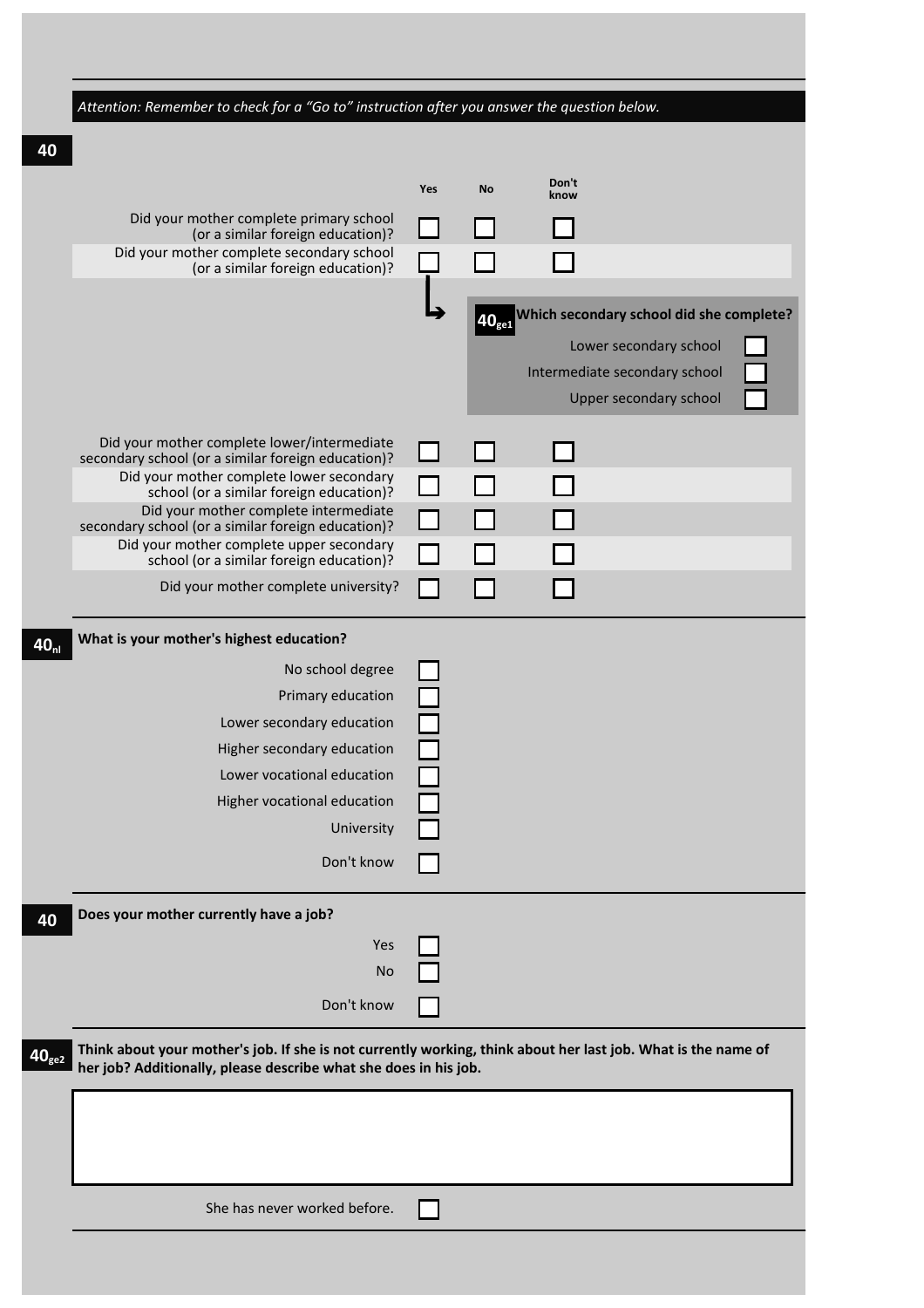| Attention: Remember to check for a "Go to" instruction after you answer the question below.                                                                                |   |                 |  |
|----------------------------------------------------------------------------------------------------------------------------------------------------------------------------|---|-----------------|--|
| The following questions are about your biological father. If he is no longer alive or if you are not in touch with<br>him, please answer the questions as best as you can. |   |                 |  |
| In which country was your biological father born?                                                                                                                          |   |                 |  |
| <survey country=""></survey>                                                                                                                                               | → | Go to           |  |
| <country 1=""></country>                                                                                                                                                   |   |                 |  |
| <country 2=""></country>                                                                                                                                                   |   |                 |  |
| <country 3=""></country>                                                                                                                                                   |   |                 |  |
| Other country                                                                                                                                                              |   | Please specify: |  |
|                                                                                                                                                                            |   |                 |  |
| I don't know the country.                                                                                                                                                  |   | Go to           |  |
|                                                                                                                                                                            |   |                 |  |
| Attention: Remember to check for a "Go to" instruction after you answer the question below.                                                                                |   |                 |  |
| The following questions are about your biological father. If he is no longer alive or if you are not in touch with                                                         |   |                 |  |
| him, please answer the questions as best as you can.                                                                                                                       |   |                 |  |
| Was your father born abroad?                                                                                                                                               |   |                 |  |
| <b>No</b>                                                                                                                                                                  |   | Go to           |  |
| Yes, in the same country as my mother                                                                                                                                      |   | Go to           |  |
|                                                                                                                                                                            |   |                 |  |
| Yes, but in a different country to my mother                                                                                                                               |   |                 |  |
| How often do you visit this country?                                                                                                                                       |   |                 |  |
| Twice a year or more                                                                                                                                                       |   |                 |  |
| Once a year                                                                                                                                                                |   |                 |  |
| Less than once a year                                                                                                                                                      |   |                 |  |
| Never                                                                                                                                                                      |   |                 |  |
| Have you visited this country during the last 12 months?                                                                                                                   |   |                 |  |
| Yes, twice or more                                                                                                                                                         |   |                 |  |
| Yes, once                                                                                                                                                                  |   |                 |  |
| <b>No</b>                                                                                                                                                                  |   |                 |  |
| How much are you interested in this country's politics?                                                                                                                    |   |                 |  |
|                                                                                                                                                                            |   |                 |  |
| Very much                                                                                                                                                                  |   |                 |  |
| A lot                                                                                                                                                                      |   |                 |  |
| Quite a lot                                                                                                                                                                |   |                 |  |
| A little                                                                                                                                                                   |   |                 |  |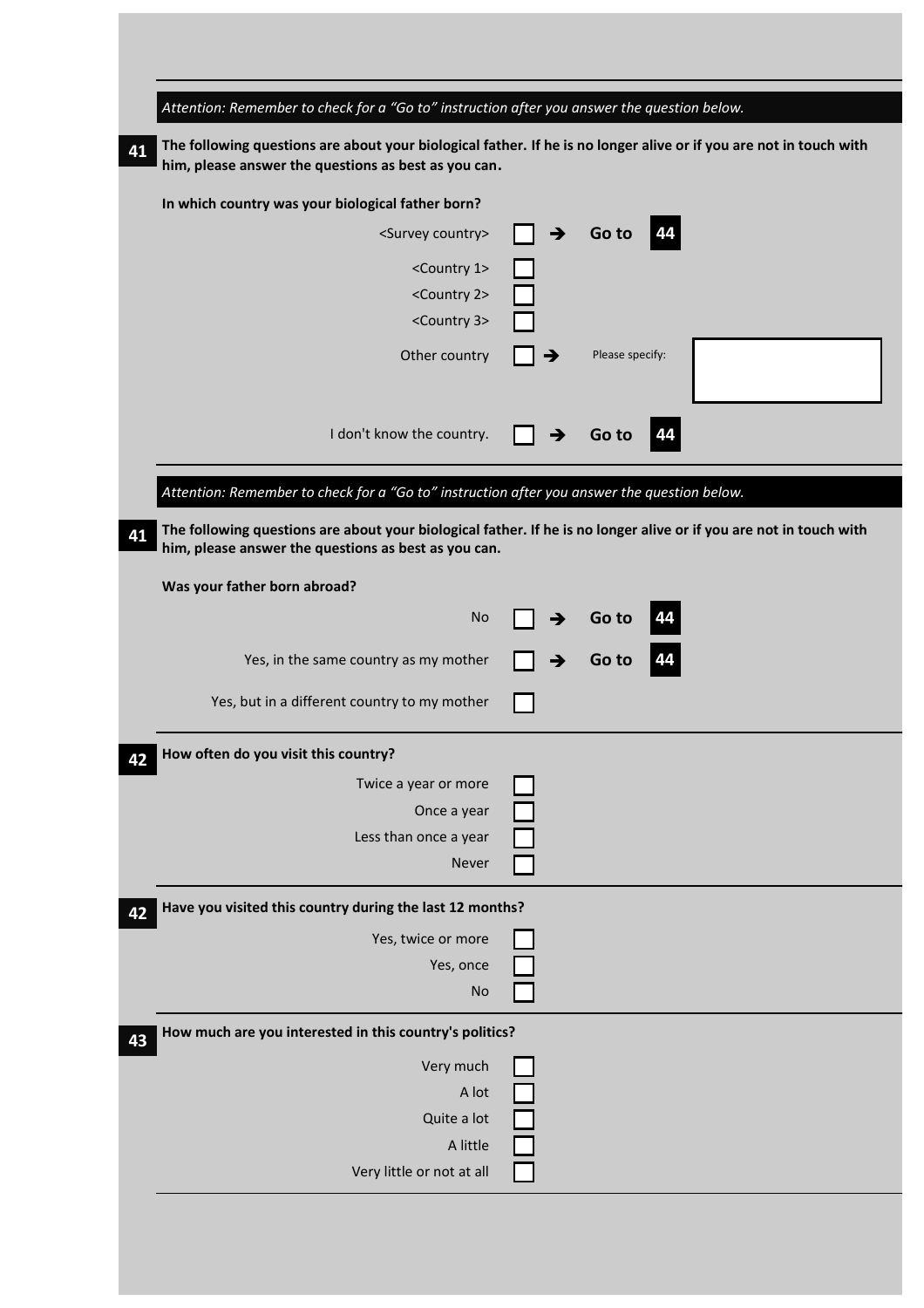| Attention: Remember to check for a "Go to" instruction after you answer the question below.                      |            |           |                                                         |
|------------------------------------------------------------------------------------------------------------------|------------|-----------|---------------------------------------------------------|
|                                                                                                                  |            |           |                                                         |
|                                                                                                                  |            |           | Don't                                                   |
|                                                                                                                  | <b>Yes</b> | <b>No</b> | know                                                    |
| Did your father complete primary school<br>(or a similar foreign education)?                                     |            |           |                                                         |
| Did your father complete secondary school<br>(or a similar foreign education)?                                   |            |           |                                                         |
|                                                                                                                  |            |           |                                                         |
|                                                                                                                  |            | 44.       | Which secondary school did he complete?                 |
|                                                                                                                  |            |           | Lower secondary school                                  |
|                                                                                                                  |            |           | Intermediate secondary school<br>Upper secondary school |
|                                                                                                                  |            |           |                                                         |
| Did your father complete lower/intermediate<br>secondary school (or a similar foreign education)?                |            |           |                                                         |
| Did your father complete lower secondary school<br>(or a similar foreign education)?                             |            |           |                                                         |
| Did your father complete intermediate secondary                                                                  |            |           |                                                         |
| school (or a similar foreign education)?<br>Did your father complete upper secondary                             |            |           |                                                         |
| school (or a similar foreign education)?                                                                         |            |           |                                                         |
| Did your father complete university?                                                                             |            |           |                                                         |
| What is your father's highest education?                                                                         |            |           |                                                         |
| No school degree                                                                                                 |            |           |                                                         |
| Primary education                                                                                                |            |           |                                                         |
| Lower secondary education                                                                                        |            |           |                                                         |
| Higher secondary education                                                                                       |            |           |                                                         |
| Lower vocational education                                                                                       |            |           |                                                         |
| Higher vocational education                                                                                      |            |           |                                                         |
| University                                                                                                       |            |           |                                                         |
| Don't know                                                                                                       |            |           |                                                         |
|                                                                                                                  |            |           |                                                         |
| Does your father currently have a job?                                                                           |            |           |                                                         |
| Yes                                                                                                              |            |           |                                                         |
| No                                                                                                               |            |           |                                                         |
| Don't know                                                                                                       |            |           |                                                         |
| Think about your father's job. If he is not currently working, think about his last job. What is the name of his |            |           |                                                         |
| job? Additionally, please describe what he does in his job.                                                      |            |           |                                                         |
|                                                                                                                  |            |           |                                                         |
|                                                                                                                  |            |           |                                                         |
|                                                                                                                  |            |           |                                                         |
|                                                                                                                  |            |           |                                                         |
| He has never worked before.                                                                                      |            |           |                                                         |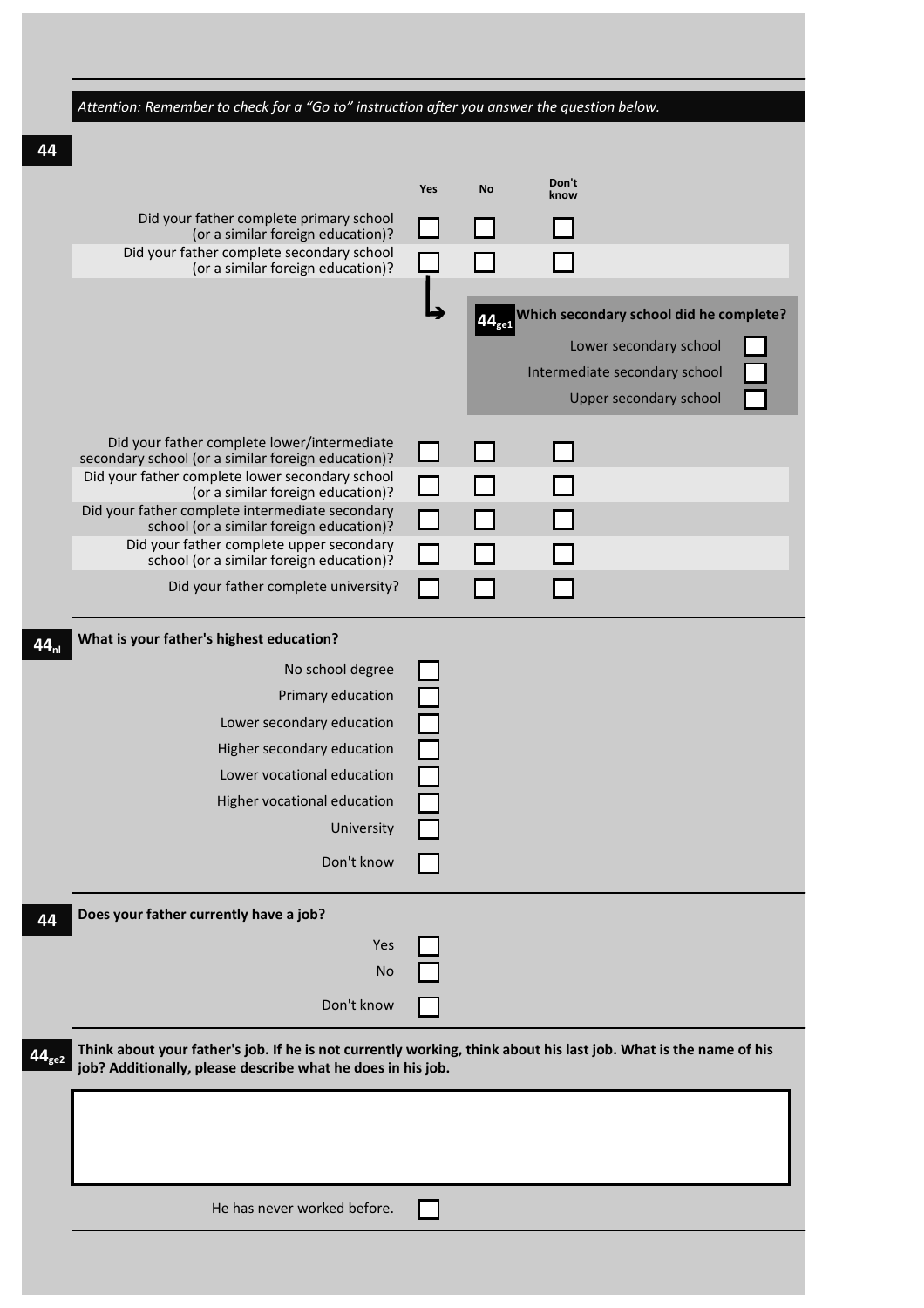| question.                                                                                   | With whom do you live? If you move between two homes, choose your mother's home when answering this          |
|---------------------------------------------------------------------------------------------|--------------------------------------------------------------------------------------------------------------|
| With both biological parents                                                                |                                                                                                              |
| With my biological mother and her partner                                                   |                                                                                                              |
| With my biological father and his partner                                                   |                                                                                                              |
| Only with my biological mother                                                              |                                                                                                              |
| Only with my biological father                                                              |                                                                                                              |
| In another arrangement                                                                      |                                                                                                              |
| your mother's home when answering this question.                                            | Besides you, who lives in your home? Please tick all that apply. If you move between two homes, choose       |
| <b>Biological mother</b>                                                                    |                                                                                                              |
| <b>Biological father</b>                                                                    |                                                                                                              |
| Adoptive mother                                                                             |                                                                                                              |
| Adoptive father                                                                             |                                                                                                              |
| Stepmother                                                                                  |                                                                                                              |
| Stepfather                                                                                  |                                                                                                              |
| Foster mother                                                                               |                                                                                                              |
| Foster father                                                                               |                                                                                                              |
| Brother(s) (including step/halfbrothers)                                                    | How many:                                                                                                    |
| Sister(s) (including step/halfsisters)                                                      | How many:                                                                                                    |
| Grandparents                                                                                |                                                                                                              |
| Other family members                                                                        |                                                                                                              |
| Other persons                                                                               |                                                                                                              |
|                                                                                             |                                                                                                              |
| How many people in total live in your home, including yourself?                             |                                                                                                              |
| Number of people:                                                                           |                                                                                                              |
| Attention: Remember to check for a "Go to" instruction after you answer the question below. |                                                                                                              |
|                                                                                             | Do you also live in another home on a regular basis? By this, we mean at least once every week or once every |
| other week.<br>Yes                                                                          |                                                                                                              |
| No                                                                                          | Go to<br>  49<br>$\rightarrow$                                                                               |
|                                                                                             |                                                                                                              |
|                                                                                             |                                                                                                              |
|                                                                                             |                                                                                                              |
|                                                                                             |                                                                                                              |
|                                                                                             |                                                                                                              |
|                                                                                             |                                                                                                              |
|                                                                                             |                                                                                                              |
|                                                                                             |                                                                                                              |
|                                                                                             |                                                                                                              |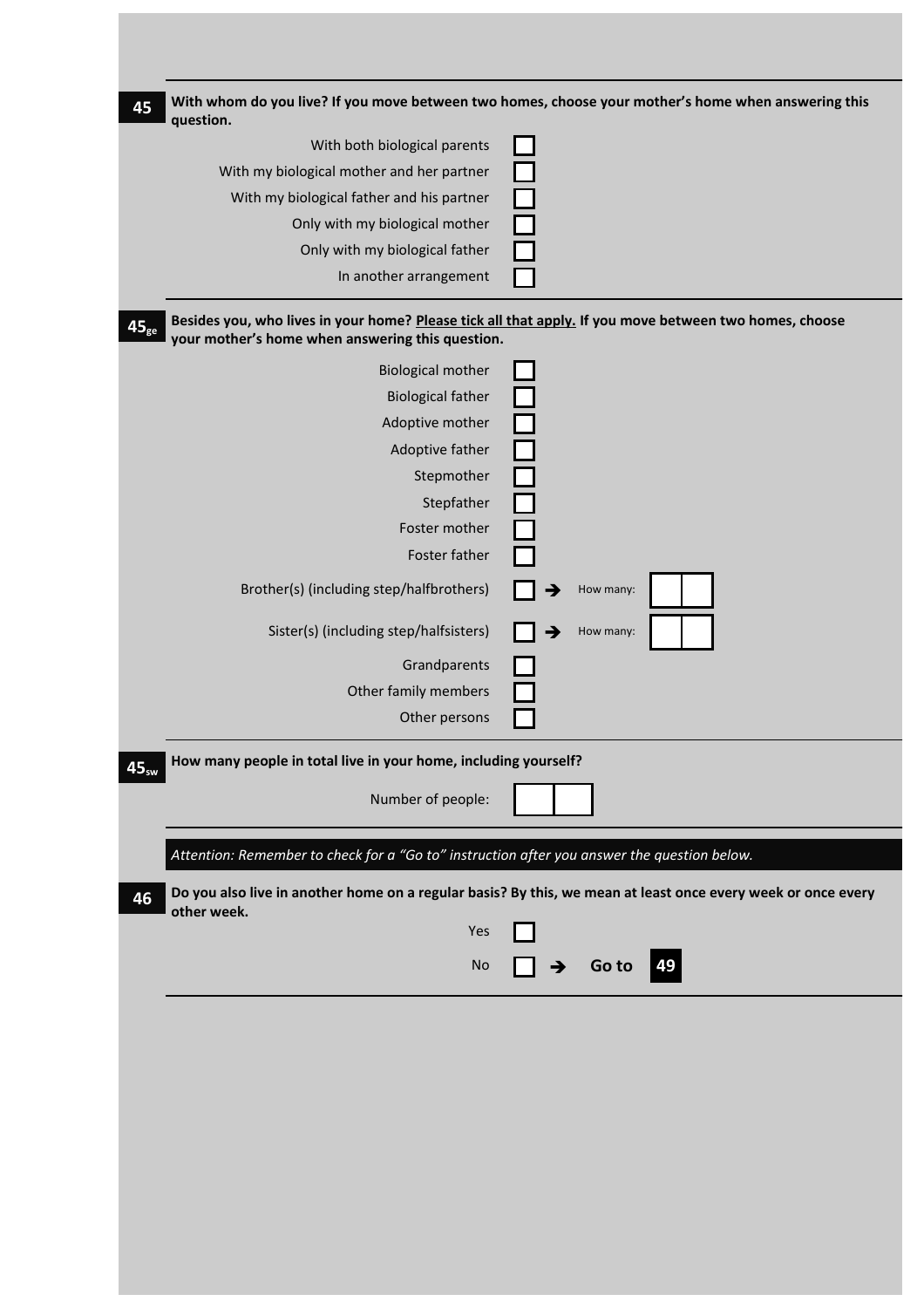| 47               | Who lives in this second home? Please tick all that apply.                                        |                          |       |                                         |                 |                             |  |
|------------------|---------------------------------------------------------------------------------------------------|--------------------------|-------|-----------------------------------------|-----------------|-----------------------------|--|
|                  | <b>Biological mother</b>                                                                          |                          |       |                                         |                 |                             |  |
|                  | <b>Biological father</b>                                                                          |                          |       |                                         |                 |                             |  |
|                  | Adoptive mother                                                                                   |                          |       |                                         |                 |                             |  |
|                  | Adoptive father                                                                                   |                          |       |                                         |                 |                             |  |
|                  | Stepmother                                                                                        |                          |       |                                         |                 |                             |  |
|                  | Stepfather                                                                                        |                          |       |                                         |                 |                             |  |
|                  | Foster mother                                                                                     |                          |       |                                         |                 |                             |  |
|                  | Foster father                                                                                     |                          |       |                                         |                 |                             |  |
|                  | Brother(s) (including step/halfbrothers)                                                          |                          |       | How many:                               |                 |                             |  |
|                  | Sister(s) (including step/halfsisters)                                                            |                          |       | How many:                               |                 |                             |  |
|                  | Grandparents                                                                                      |                          |       |                                         |                 |                             |  |
|                  | Other family members                                                                              |                          |       |                                         |                 |                             |  |
|                  | Other persons                                                                                     |                          |       |                                         |                 |                             |  |
| 47 <sub>sw</sub> | How many people in total live in this home, including yourself?                                   |                          |       |                                         |                 |                             |  |
|                  | Number of people:                                                                                 |                          |       |                                         |                 |                             |  |
| 48               | How much of the time do you usually live in this second home?                                     |                          |       |                                         |                 |                             |  |
|                  | More than half the time                                                                           |                          |       |                                         |                 |                             |  |
|                  | About half the time                                                                               |                          |       |                                         |                 |                             |  |
|                  | Less than half the time                                                                           |                          |       |                                         |                 |                             |  |
|                  | Almost never                                                                                      |                          |       |                                         |                 |                             |  |
| 49               | How much do you agree or disagree with each of these statements?                                  |                          |       |                                         |                 |                             |  |
|                  |                                                                                                   | <b>Strongly</b><br>agree | Agree | <b>Neither</b><br>agree nor<br>disagree | <b>Disagree</b> | <b>Strongly</b><br>disagree |  |
|                  | My parents say that<br>I must tell them everything that I do.                                     |                          |       |                                         |                 |                             |  |
|                  | My parents want to know<br>the parents of the friends I hang out with.                            |                          |       |                                         |                 |                             |  |
|                  | My parents know<br>the parents of the friends I hang out with.                                    |                          |       |                                         |                 |                             |  |
|                  | I always need to tell my parents exactly where I<br>am and what I am doing when I am not at home. |                          |       |                                         |                 |                             |  |
|                  |                                                                                                   |                          |       |                                         |                 |                             |  |

T,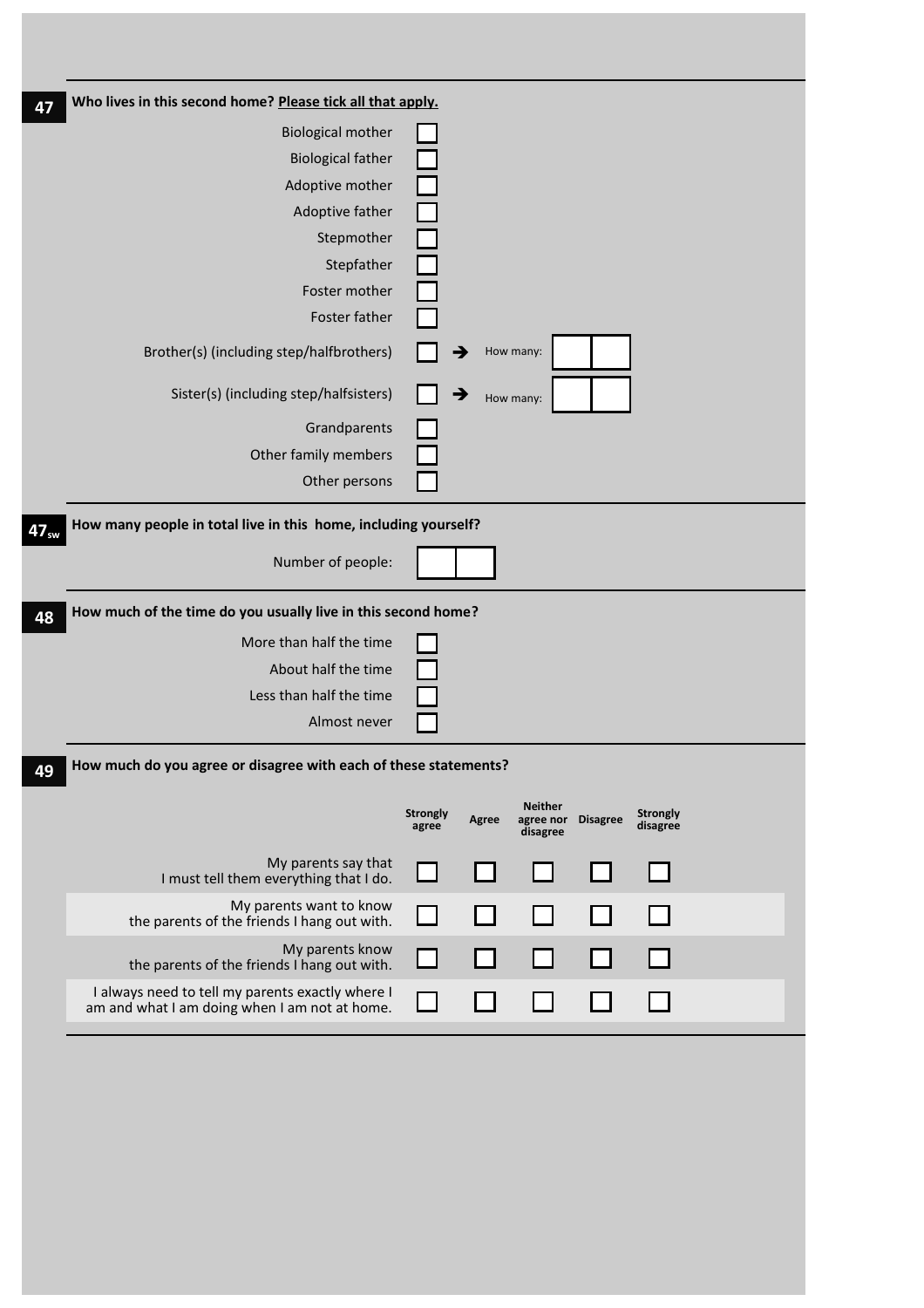| $49_{\rm ge}$ | Were your grandparents (the parents of your biological parents) born in <survey country="">?</survey> |     |           |               |  |  |  |  |  |
|---------------|-------------------------------------------------------------------------------------------------------|-----|-----------|---------------|--|--|--|--|--|
|               |                                                                                                       | Yes | <b>No</b> | Don't<br>know |  |  |  |  |  |
|               | Grandmother<br>(mother of your mother)                                                                |     |           |               |  |  |  |  |  |
|               | Grandfather<br>(father of your mother)                                                                |     |           |               |  |  |  |  |  |
|               | Grandmother<br>(mother of your father)                                                                |     |           |               |  |  |  |  |  |
|               | Grandfather<br>(father of your father)                                                                |     |           |               |  |  |  |  |  |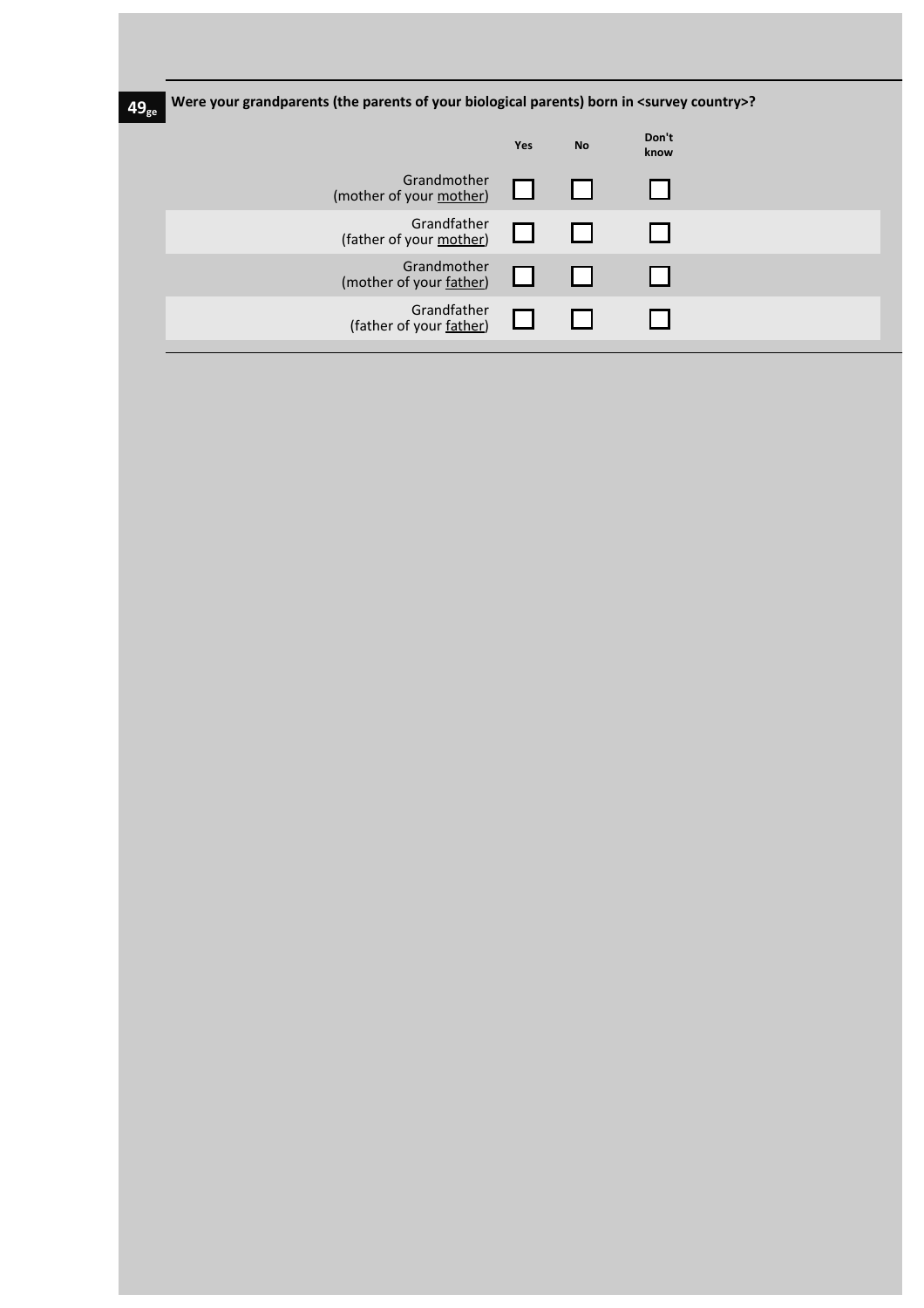| <b>Questions about your friends</b>                                                                                 |                      |       |                 |       |                     |  |
|---------------------------------------------------------------------------------------------------------------------|----------------------|-------|-----------------|-------|---------------------|--|
|                                                                                                                     |                      |       |                 |       |                     |  |
| Thinking now about all of your friends. How many of them have<br>(Please tick a box for every group.)               |                      |       |                 |       |                     |  |
|                                                                                                                     | Almost all<br>or all | A lot | About<br>half   | A few | None or<br>very few |  |
| a <survey country=""> background?</survey>                                                                          |                      |       |                 |       |                     |  |
| a <country 1=""> background?</country>                                                                              |                      |       |                 |       |                     |  |
| a <country 2=""> background?</country>                                                                              |                      |       |                 |       |                     |  |
| a <country 3=""> background?</country>                                                                              |                      |       |                 |       |                     |  |
| another background?                                                                                                 |                      |       |                 |       |                     |  |
| Attention: Remember to check for a "Go to" instruction after you answer the question below.                         |                      |       |                 |       |                     |  |
| Do you have a boyfriend/girlfriend?                                                                                 |                      |       |                 |       |                     |  |
| Yes                                                                                                                 |                      |       |                 |       |                     |  |
| <b>No</b>                                                                                                           |                      |       | 54<br>Go to     |       |                     |  |
| What type of education does he/she do? (If he/she is no longer in school: What type of education did he/she<br>do?) |                      |       |                 |       |                     |  |
| <type 1="" education="" of=""></type>                                                                               |                      |       |                 |       |                     |  |
| <type 2="" education="" of=""></type>                                                                               |                      |       |                 |       |                     |  |
| <type 3="" education="" of=""></type>                                                                               |                      |       |                 |       |                     |  |
| Don't know                                                                                                          |                      |       |                 |       |                     |  |
| What is his/her background?                                                                                         |                      |       |                 |       |                     |  |
| <survey country=""></survey>                                                                                        |                      |       |                 |       |                     |  |
| <country 1=""></country>                                                                                            |                      |       |                 |       |                     |  |
| <country 2=""></country>                                                                                            |                      |       |                 |       |                     |  |
| <country 3=""></country>                                                                                            |                      |       |                 |       |                     |  |
|                                                                                                                     |                      | →     | Please specify: |       |                     |  |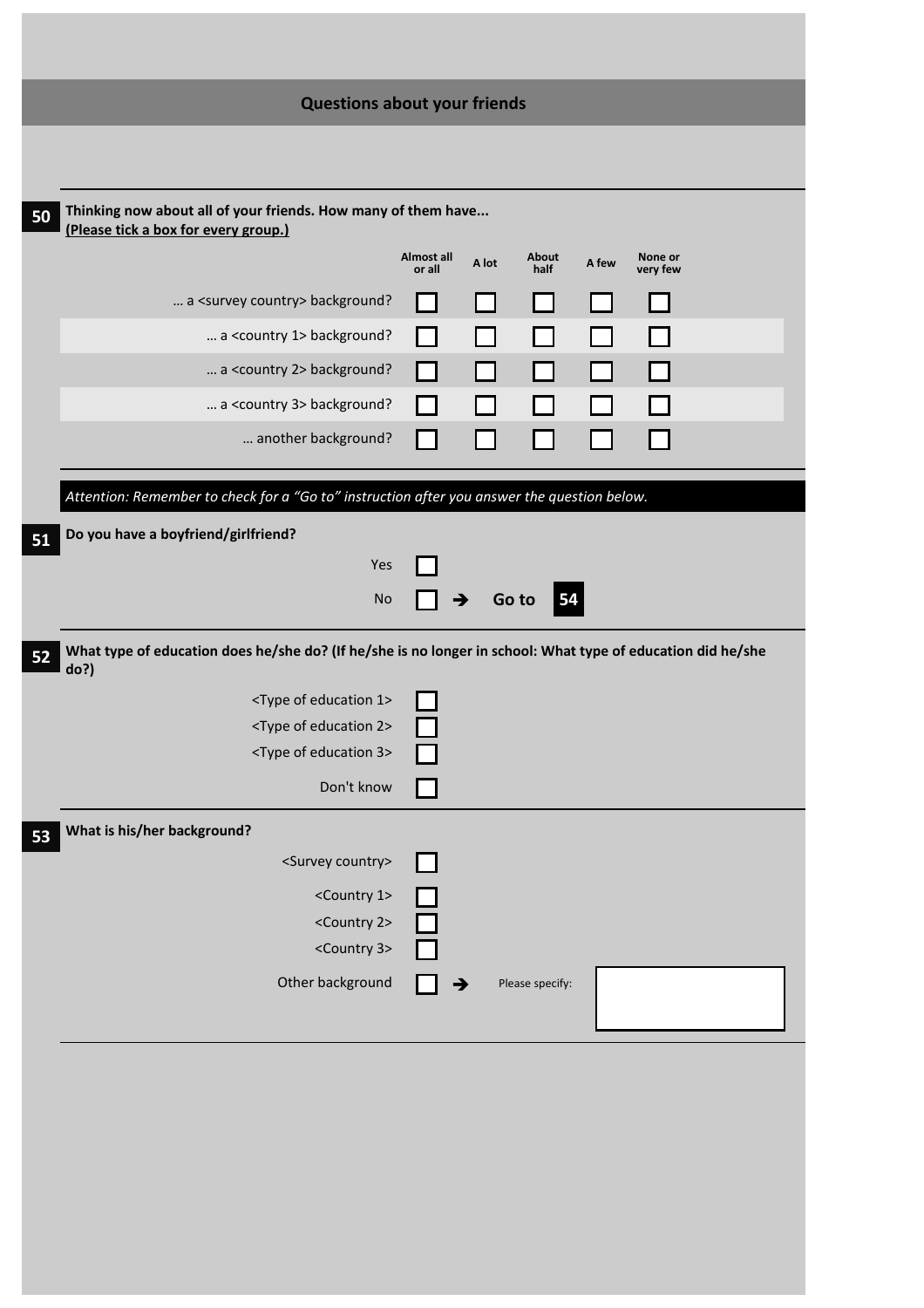| How often do you talk<br>(Please tick a box for every group.)                                            |                             |                                       |                                        |                      |                     |                                                                                                              |
|----------------------------------------------------------------------------------------------------------|-----------------------------|---------------------------------------|----------------------------------------|----------------------|---------------------|--------------------------------------------------------------------------------------------------------------|
|                                                                                                          | <b>Every</b><br>day         | Once or<br>several<br>times a<br>week | Once or<br>several<br>times a<br>month | <b>Less</b><br>often | <b>Never</b>        | I don't know<br>people from this<br>background.                                                              |
| to people from a <survey country=""> background?</survey>                                                |                             |                                       |                                        |                      |                     |                                                                                                              |
| to people from a <country 1=""> background?</country>                                                    |                             |                                       |                                        |                      |                     |                                                                                                              |
| to people from a <country 2=""> background?</country>                                                    |                             |                                       |                                        |                      |                     |                                                                                                              |
| to people from a <country 3=""> background?</country>                                                    |                             |                                       |                                        |                      |                     |                                                                                                              |
| to people from another background?                                                                       |                             |                                       |                                        |                      |                     |                                                                                                              |
|                                                                                                          |                             |                                       |                                        |                      |                     | Thinking about your main day-to-day activity like being in school, working a full-time-job, doing vocational |
| training. How many of the people at your school or work are from<br>(Please tick a box for every group.) |                             |                                       |                                        |                      |                     |                                                                                                              |
|                                                                                                          | <b>Almost</b><br>all or all | A lot                                 | About<br>half                          | A few                | None or<br>very few |                                                                                                              |
| a <survey country=""> background?</survey>                                                               |                             |                                       |                                        |                      |                     |                                                                                                              |
| a <country 1=""> background?</country>                                                                   |                             |                                       |                                        |                      |                     |                                                                                                              |
| a <country 2=""> background?</country>                                                                   |                             |                                       |                                        |                      |                     |                                                                                                              |
| a <country 3=""> background?</country>                                                                   |                             |                                       |                                        |                      |                     |                                                                                                              |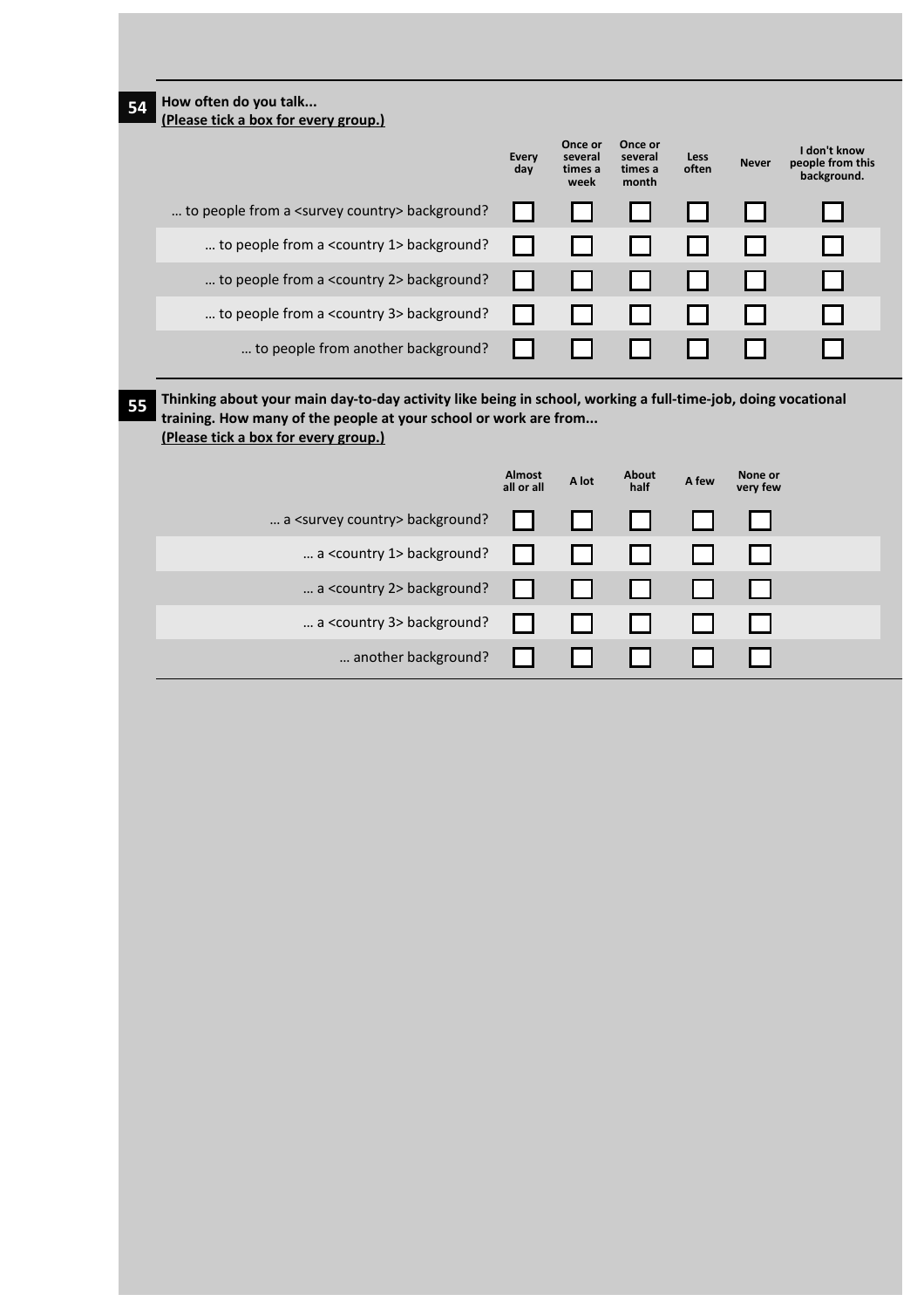| Your health, attitudes and views                                                                        |                            |                         |                    |              |                         |   |   |                   |
|---------------------------------------------------------------------------------------------------------|----------------------------|-------------------------|--------------------|--------------|-------------------------|---|---|-------------------|
|                                                                                                         |                            |                         |                    |              |                         |   |   |                   |
|                                                                                                         |                            |                         |                    |              |                         |   |   |                   |
| When you are 30 years old, do you think you will<br>56                                                  |                            |                         |                    |              |                         |   |   |                   |
|                                                                                                         | yes                        | Probably Probably<br>no | Don't<br>know      |              |                         |   |   |                   |
| have a job?                                                                                             |                            |                         |                    |              |                         |   |   |                   |
| have a university degree?                                                                               |                            |                         |                    |              |                         |   |   |                   |
| be living in <survey country="">?</survey>                                                              |                            |                         |                    |              |                         |   |   |                   |
| On a scale of 1 to 10 where 1 is very unsatisfied and 10 is very satisfied, how satisfied are you<br>57 |                            |                         |                    |              |                         |   |   |                   |
|                                                                                                         | <b>Very</b><br>unsatisfied |                         |                    |              |                         |   |   | Very<br>satisfied |
|                                                                                                         | $\mathbf{1}$               | $\overline{2}$<br>3     | 4                  | 5<br>6       | $\overline{\mathbf{z}}$ | 8 | 9 | 10                |
| with your life in general?                                                                              |                            |                         |                    |              |                         |   |   |                   |
| How often are each of these statements true about you?<br>58                                            |                            |                         |                    |              |                         |   |   |                   |
|                                                                                                         | Often                      | <b>Sometimes</b>        | Rarely             | <b>Never</b> |                         |   |   |                   |
|                                                                                                         | true                       | true                    | true               | true         |                         |   |   |                   |
| I feel very worried.                                                                                    |                            |                         |                    |              |                         |   |   |                   |
| I get angry easily.                                                                                     |                            |                         |                    |              |                         |   |   |                   |
| I feel anxious.                                                                                         |                            |                         |                    |              |                         |   |   |                   |
| I feel depressed.                                                                                       |                            |                         |                    |              |                         |   |   |                   |
| I feel worthless.                                                                                       |                            |                         |                    |              |                         |   |   |                   |
| I act without thinking.                                                                                 |                            |                         |                    |              |                         |   |   |                   |
| I have difficulties concentrating.                                                                      |                            |                         |                    |              |                         |   |   |                   |
| In the last six months, how often have you<br>59                                                        |                            |                         |                    |              |                         |   |   |                   |
|                                                                                                         | <b>Every</b>               | Once or<br>several      | Once or<br>several | Less         |                         |   |   |                   |
|                                                                                                         | day                        | times a<br>week         | times a<br>month   | often        | <b>Never</b>            |   |   |                   |
| had a headache?                                                                                         |                            |                         |                    |              |                         |   |   |                   |
| had a stomachache?                                                                                      |                            |                         |                    |              |                         |   |   |                   |
| had difficulties falling asleep?                                                                        |                            |                         |                    |              |                         |   |   |                   |
| felt dizzy?                                                                                             |                            |                         |                    |              |                         |   |   |                   |
| had a sore neck and shoulders?                                                                          |                            |                         |                    |              |                         |   |   |                   |
|                                                                                                         |                            |                         |                    |              |                         |   |   |                   |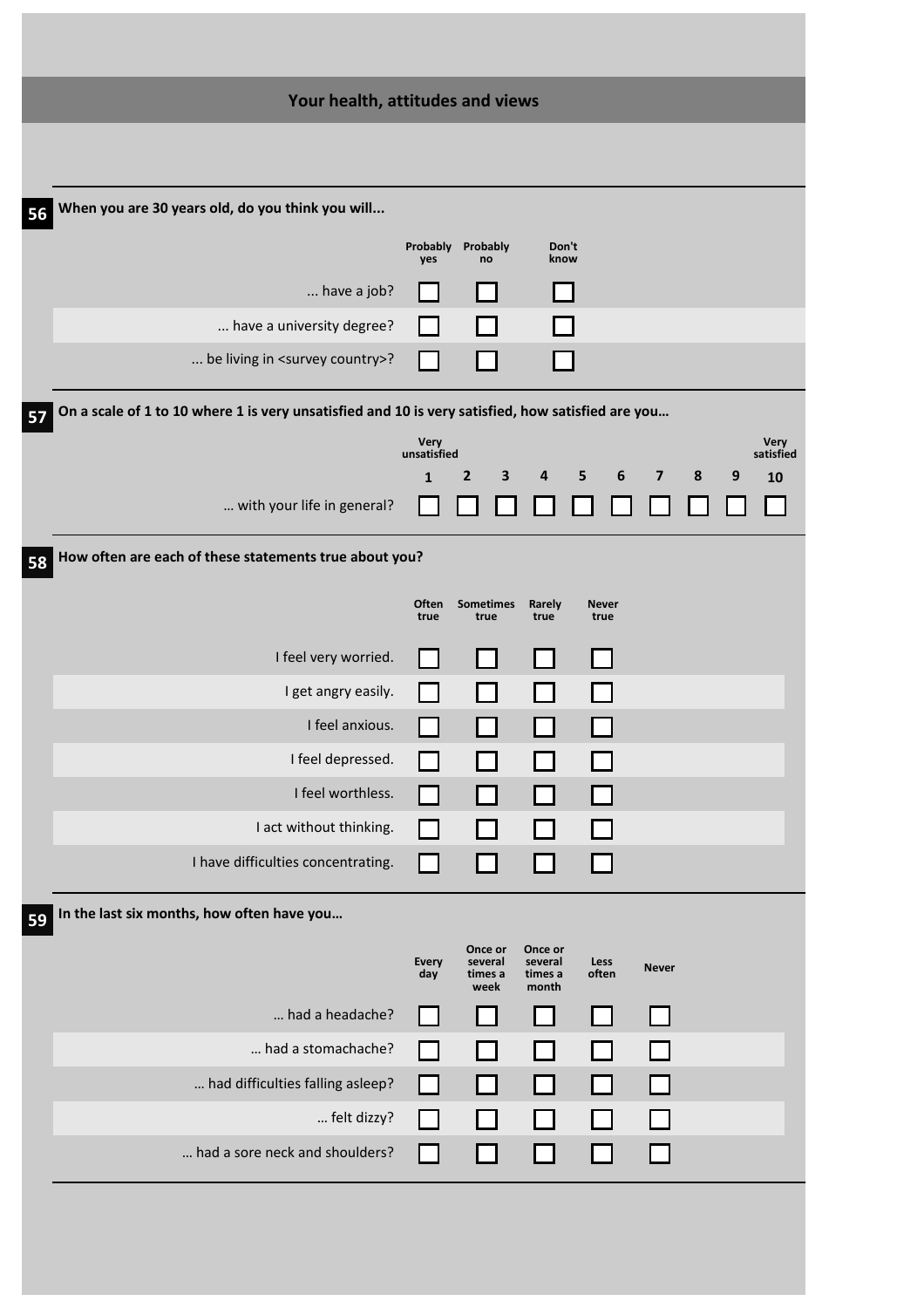|                  | How often do you feel discriminated against or treated unfairly                                                                                                 |                          |             |                                         |                    |                             |  |
|------------------|-----------------------------------------------------------------------------------------------------------------------------------------------------------------|--------------------------|-------------|-----------------------------------------|--------------------|-----------------------------|--|
|                  |                                                                                                                                                                 | <b>Always</b>            | Often       | Some-<br>times                          | <b>Never</b>       |                             |  |
|                  | in school?                                                                                                                                                      |                          |             |                                         |                    |                             |  |
|                  | in trains, buses, trams or the subway?                                                                                                                          |                          |             |                                         |                    |                             |  |
|                  | in shops, stores, cafes, restaurants or nightclubs?                                                                                                             |                          |             |                                         |                    |                             |  |
|                  | by police or security guards?                                                                                                                                   |                          |             |                                         |                    |                             |  |
|                  | During the last 12 months, how often have you felt discriminated against or treated unfairly because of your<br>skin color, race, ethnic background or religion |                          |             |                                         |                    |                             |  |
|                  |                                                                                                                                                                 | <b>Always</b>            | Often       | Some-<br>times                          | <b>Never</b>       |                             |  |
|                  | in school?                                                                                                                                                      |                          |             |                                         |                    |                             |  |
|                  | in trains, buses, trams or the subway?                                                                                                                          |                          |             |                                         |                    |                             |  |
|                  | in shops, stores, cafes, restaurants or nightclubs?                                                                                                             |                          |             |                                         |                    |                             |  |
|                  |                                                                                                                                                                 |                          |             |                                         |                    |                             |  |
|                  | by police or security guards?                                                                                                                                   |                          |             |                                         |                    |                             |  |
|                  | How much do you agree or disagree with each of these statements?                                                                                                | <b>Strongly</b><br>agree | Agree       | <b>Neither</b><br>agree nor<br>disagree | <b>Disagree</b>    | <b>Strongly</b><br>disagree |  |
|                  | I can influence my future.                                                                                                                                      |                          |             |                                         |                    |                             |  |
|                  | I can put my plans into action.                                                                                                                                 |                          |             |                                         |                    |                             |  |
|                  | Do you think the following are "always OK", "often OK", "sometimes OK" or "never OK"?                                                                           |                          |             |                                         |                    |                             |  |
|                  |                                                                                                                                                                 | <b>Always</b><br>OK      | Often<br>OK | Some-<br>times<br>OK                    | <b>Never</b><br>OK | Don't<br>know               |  |
|                  | Living together as a couple without being married                                                                                                               |                          |             |                                         |                    |                             |  |
|                  | Divorce                                                                                                                                                         |                          |             |                                         |                    |                             |  |
| 60 <sub>sw</sub> | Abortion                                                                                                                                                        |                          |             |                                         |                    |                             |  |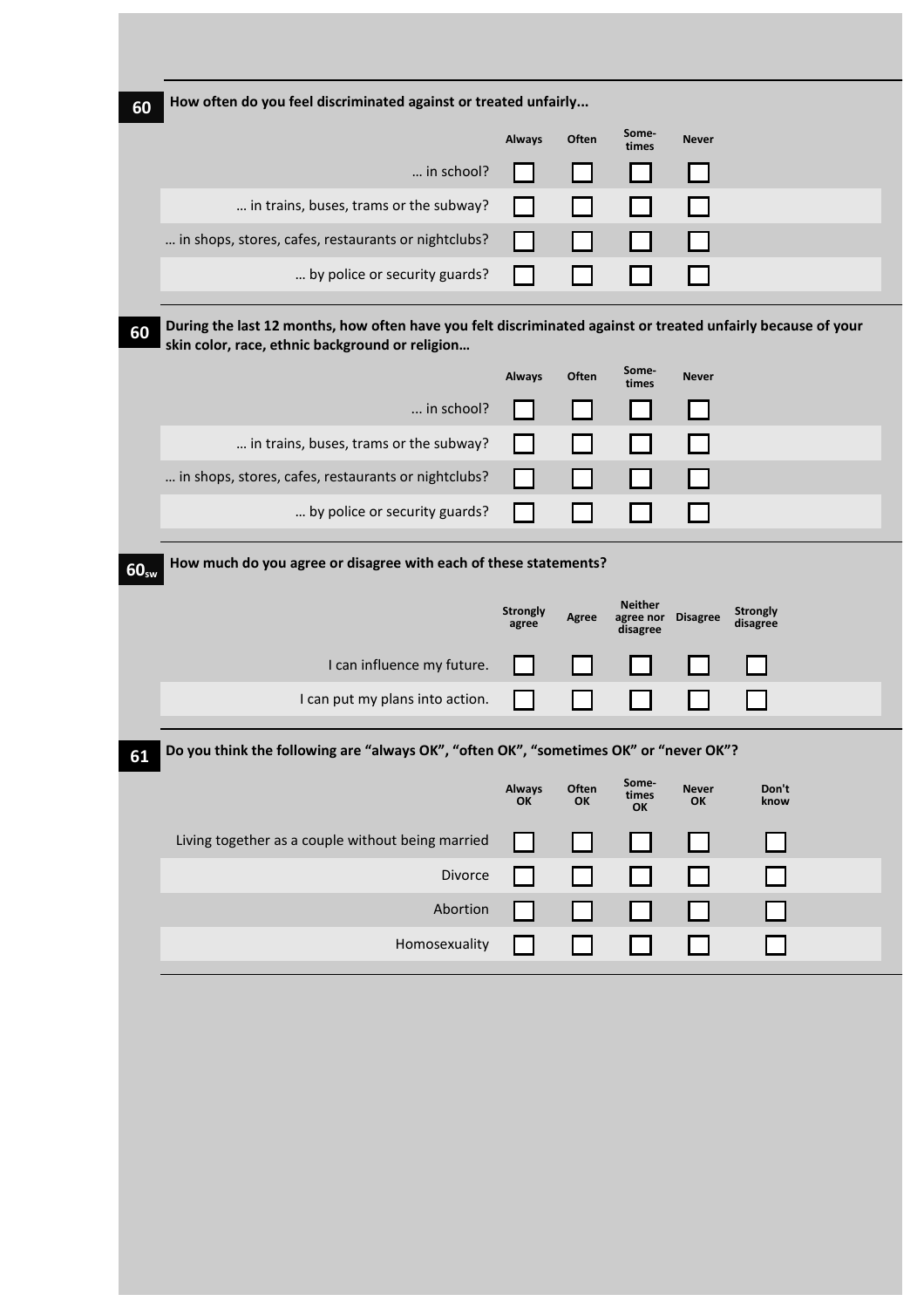**62 Please rate how you feel about the following <survey country> groups on a scale that runs from 0 to 100. The higher the number, the more positive you feel, and the lower the number, the more negative you feel towards this group. Please tick a box for every group.**

|                                          | <b>Negative</b> |    |    | <b>Neutral</b> |        |        |    |    |    |    | <b>Positive</b> | I don't<br>know |
|------------------------------------------|-----------------|----|----|----------------|--------|--------|----|----|----|----|-----------------|-----------------|
|                                          | $\mathbf 0$     | 10 | 20 | 30             | 40     | 50     | 60 | 70 | 80 | 90 | 100             | this<br>group.  |
| <survey country<br="">group&gt;</survey> |                 |    |    | ⊔              | $\Box$ | $\Box$ | ⊔  |    |    |    |                 |                 |
| <group 1=""></group>                     |                 |    |    |                |        |        |    |    |    |    |                 |                 |
| <group 2=""></group>                     |                 |    |    |                |        |        |    |    |    |    |                 |                 |
| <group 3=""></group>                     |                 |    |    |                |        |        |    |    |    |    |                 |                 |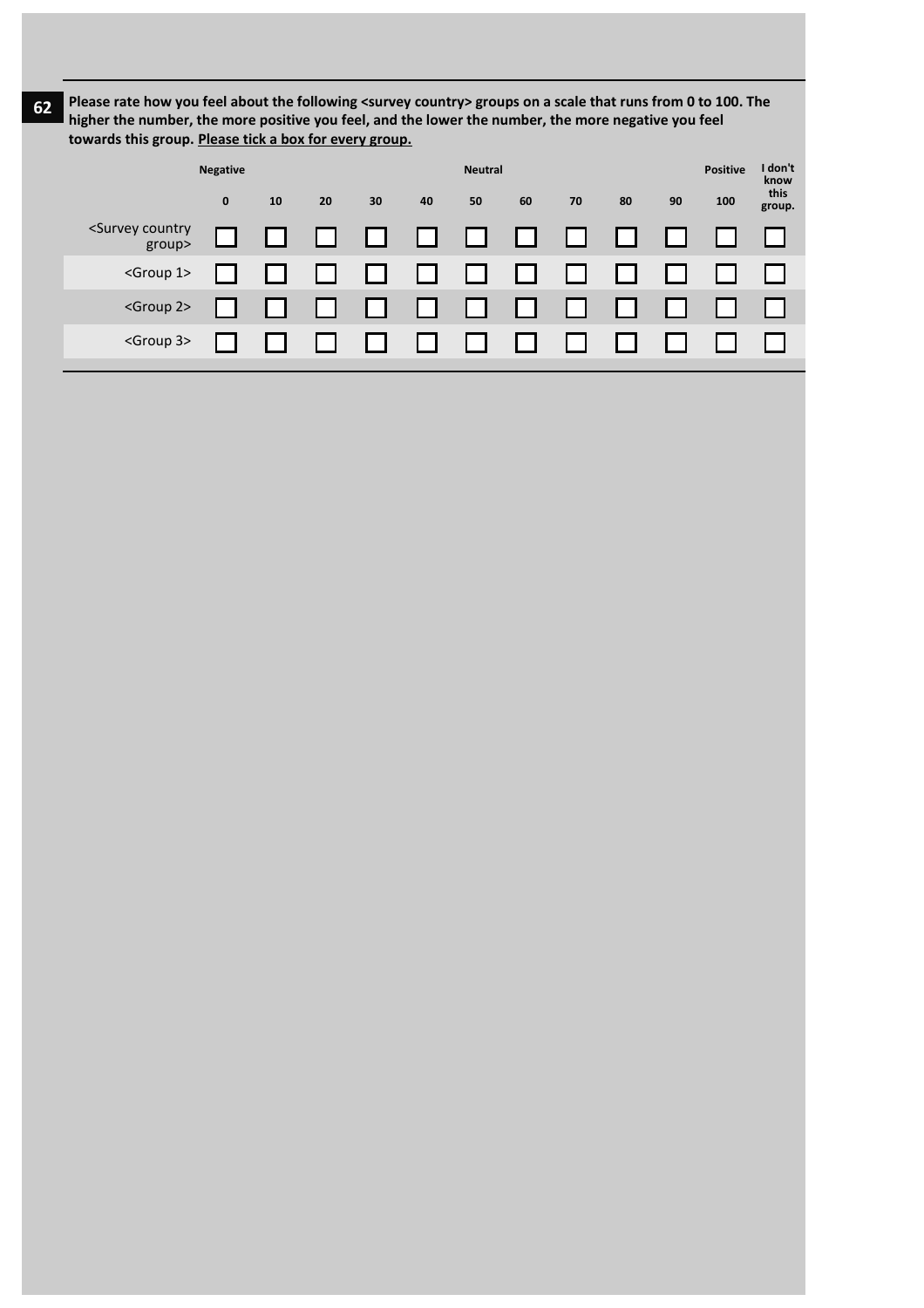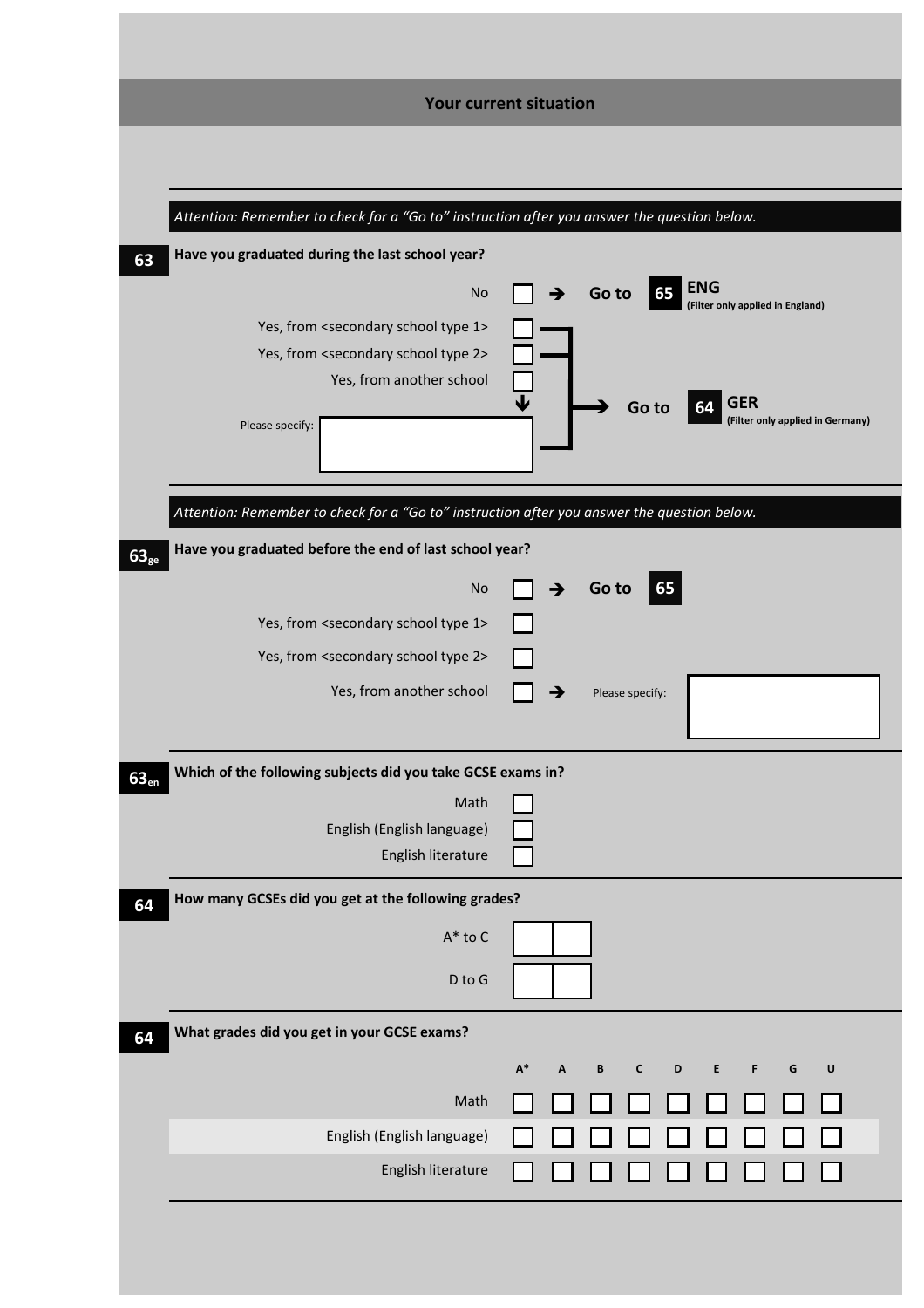| 64 | What grades did you get in your school-leaving certificate?                                 |                              |
|----|---------------------------------------------------------------------------------------------|------------------------------|
|    | Maths:                                                                                      |                              |
|    | German:                                                                                     |                              |
|    | English:                                                                                    |                              |
| 64 | What overall grade did you get in your school-leaving certificate?                          |                              |
|    |                                                                                             |                              |
|    | Attention: Remember to check for a "Go to" instruction after you answer the question below. |                              |
| 65 | What are you currently doing?                                                               |                              |
|    | School                                                                                      |                              |
|    | Apprenticeship/work-related training                                                        | 71<br>Go to<br>→             |
|    | Working                                                                                     | 75<br>Go to<br>$\rightarrow$ |
|    | Internship                                                                                  |                              |
|    | Something else                                                                              | Go to<br>81<br>↓             |
|    | Please specify:                                                                             |                              |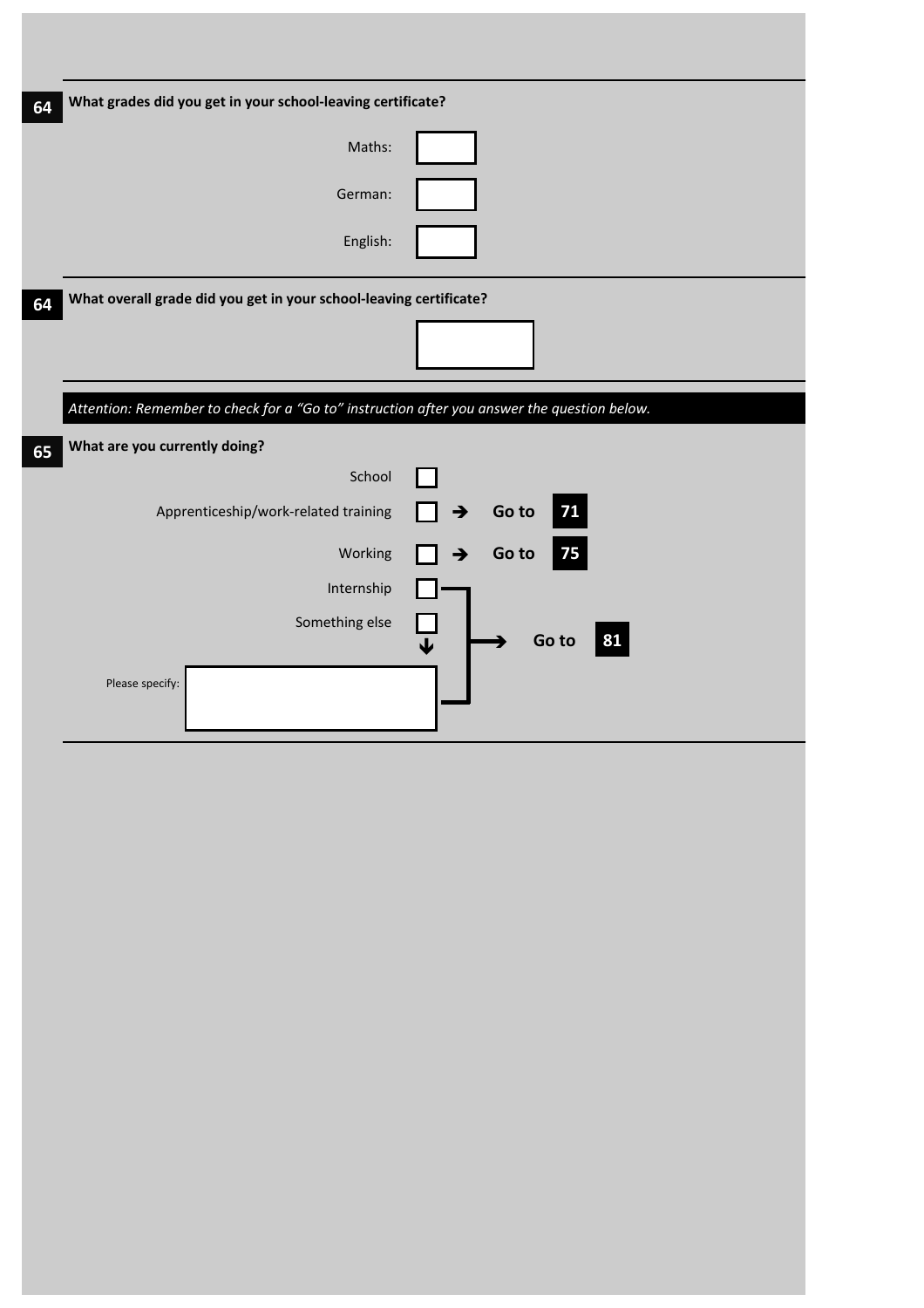| Which profile do you currently follow? Please tick all that apply.<br>67 <sub>nl</sub>      |                     |                                       |                                        |                 |              |  |
|---------------------------------------------------------------------------------------------|---------------------|---------------------------------------|----------------------------------------|-----------------|--------------|--|
| <profile 1=""></profile>                                                                    |                     |                                       |                                        |                 |              |  |
| <profile 2=""></profile>                                                                    |                     |                                       |                                        |                 |              |  |
| <profile 3=""></profile>                                                                    |                     |                                       |                                        |                 |              |  |
| Which grade do you currently attend?                                                        |                     |                                       |                                        |                 |              |  |
| <grade 1=""></grade>                                                                        |                     |                                       |                                        |                 |              |  |
| <grade 2=""></grade>                                                                        |                     |                                       |                                        |                 |              |  |
| <grade 3=""></grade>                                                                        |                     |                                       |                                        |                 |              |  |
| Other grade                                                                                 |                     | →                                     | Please specify:                        |                 |              |  |
|                                                                                             |                     |                                       |                                        |                 |              |  |
|                                                                                             |                     |                                       |                                        |                 |              |  |
| How often do you                                                                            |                     |                                       |                                        |                 |              |  |
|                                                                                             | <b>Every</b><br>day | Once or<br>several<br>times a<br>week | Once or<br>several<br>times a<br>month | Less<br>often   | <b>Never</b> |  |
| argue with teacher?                                                                         |                     |                                       |                                        |                 |              |  |
| get a punishment in school (e.g., being kept in                                             |                     |                                       |                                        |                 |              |  |
| detention, being sent out of class, writing lines)?                                         |                     |                                       |                                        |                 |              |  |
| skip a lesson?                                                                              |                     |                                       |                                        |                 |              |  |
| come late to school?                                                                        |                     |                                       |                                        |                 |              |  |
|                                                                                             |                     |                                       |                                        |                 |              |  |
| Attention: Remember to check for a "Go to" instruction after you answer the question below. |                     |                                       |                                        |                 |              |  |
| How much do you agree or disagree with each of these statements?                            |                     |                                       |                                        |                 |              |  |
|                                                                                             | <b>Strongly</b>     | Agree                                 | <b>Neither</b><br>agree nor            | <b>Disagree</b> | Strongly     |  |
|                                                                                             | agree               |                                       | disagree                               |                 | disagree     |  |
| I am sure that I can get good grades.                                                       |                     |                                       |                                        |                 |              |  |
| I put a great deal of effort into my school work.                                           |                     |                                       |                                        |                 |              |  |
| It is very important to me to get good grades.                                              |                     |                                       |                                        |                 |              |  |
|                                                                                             |                     |                                       | Go to                                  | End (last page) |              |  |
|                                                                                             |                     |                                       |                                        |                 |              |  |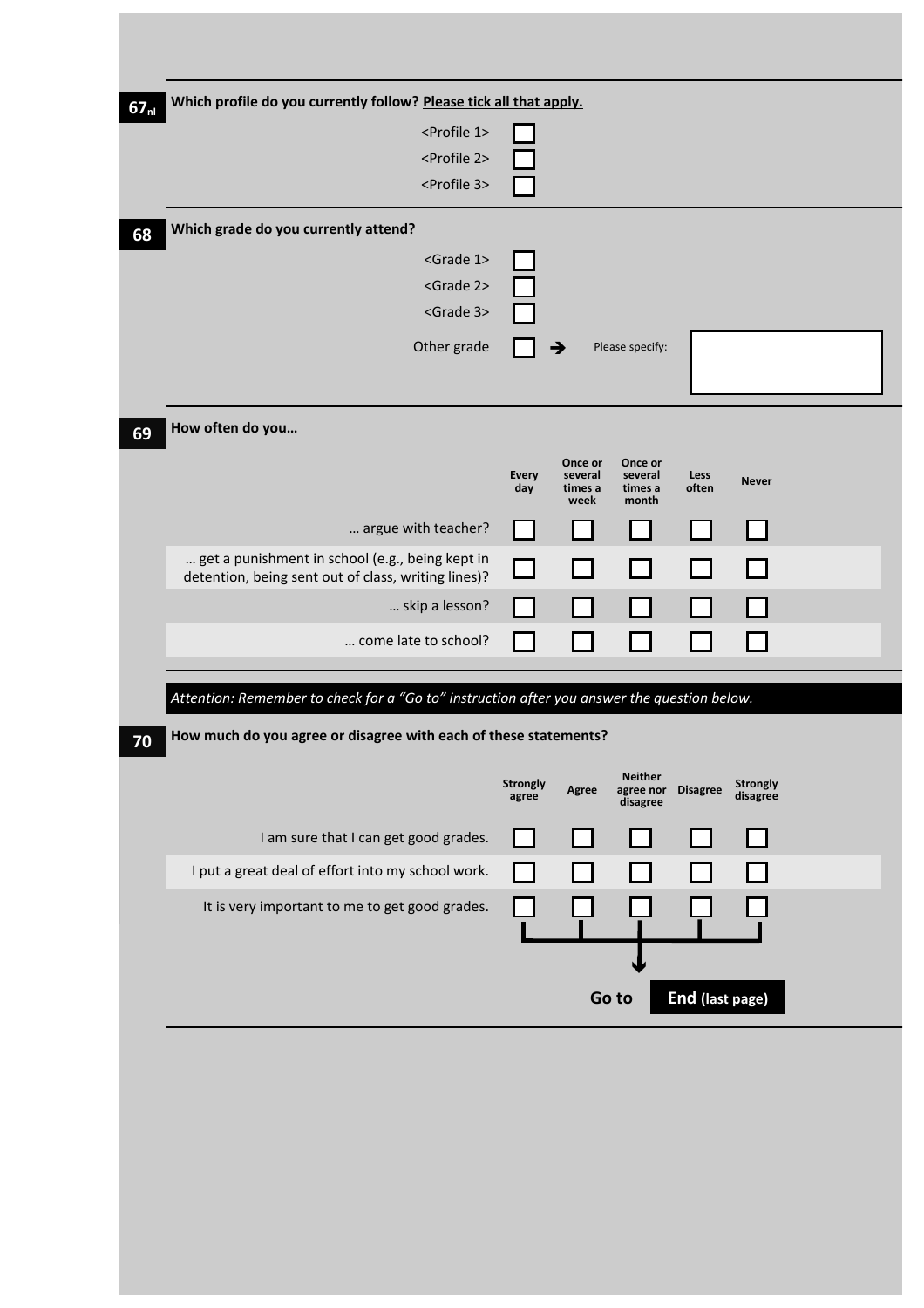| Apprenticeship/work-related training                                                                      |   |                 |  |
|-----------------------------------------------------------------------------------------------------------|---|-----------------|--|
|                                                                                                           |   |                 |  |
| In which profession are you doing your apprenticeship/work-related training? Please name the exact title. |   |                 |  |
|                                                                                                           |   |                 |  |
|                                                                                                           |   |                 |  |
|                                                                                                           |   |                 |  |
| Attention: Remember to check for a "Go to" instruction after you answer the question below.               |   |                 |  |
| Are you doing an apprenticeship?                                                                          |   |                 |  |
| Yes                                                                                                       |   |                 |  |
| No                                                                                                        | → | 73<br>Go to     |  |
| Which level or type of apprenticeship are you doing?                                                      |   |                 |  |
| <level 1=""></level>                                                                                      |   |                 |  |
| <level 2=""></level>                                                                                      |   |                 |  |
| <level 3=""></level>                                                                                      |   |                 |  |
| Other level                                                                                               | → | Please specify: |  |
|                                                                                                           |   |                 |  |
| Don't know                                                                                                |   |                 |  |
| Which sector do you currently follow?                                                                     |   |                 |  |
| <sector 1=""></sector>                                                                                    | ┍ |                 |  |
| <sector 2=""></sector>                                                                                    |   |                 |  |
| <sector 3=""></sector>                                                                                    |   |                 |  |
| Other Sector                                                                                              | → | Please specify: |  |
|                                                                                                           |   |                 |  |
| Are you following a dual or full-time apprenticeship/work-related training?                               |   |                 |  |
| Dual apprenticeship/<br>work-related training (BBL)                                                       |   |                 |  |
| Full-time apprenticeship/<br>work-related training (BOL)                                                  |   |                 |  |
| Other apprenticeship/<br>work-related training                                                            | ∍ | Please specify: |  |
|                                                                                                           |   |                 |  |
|                                                                                                           |   |                 |  |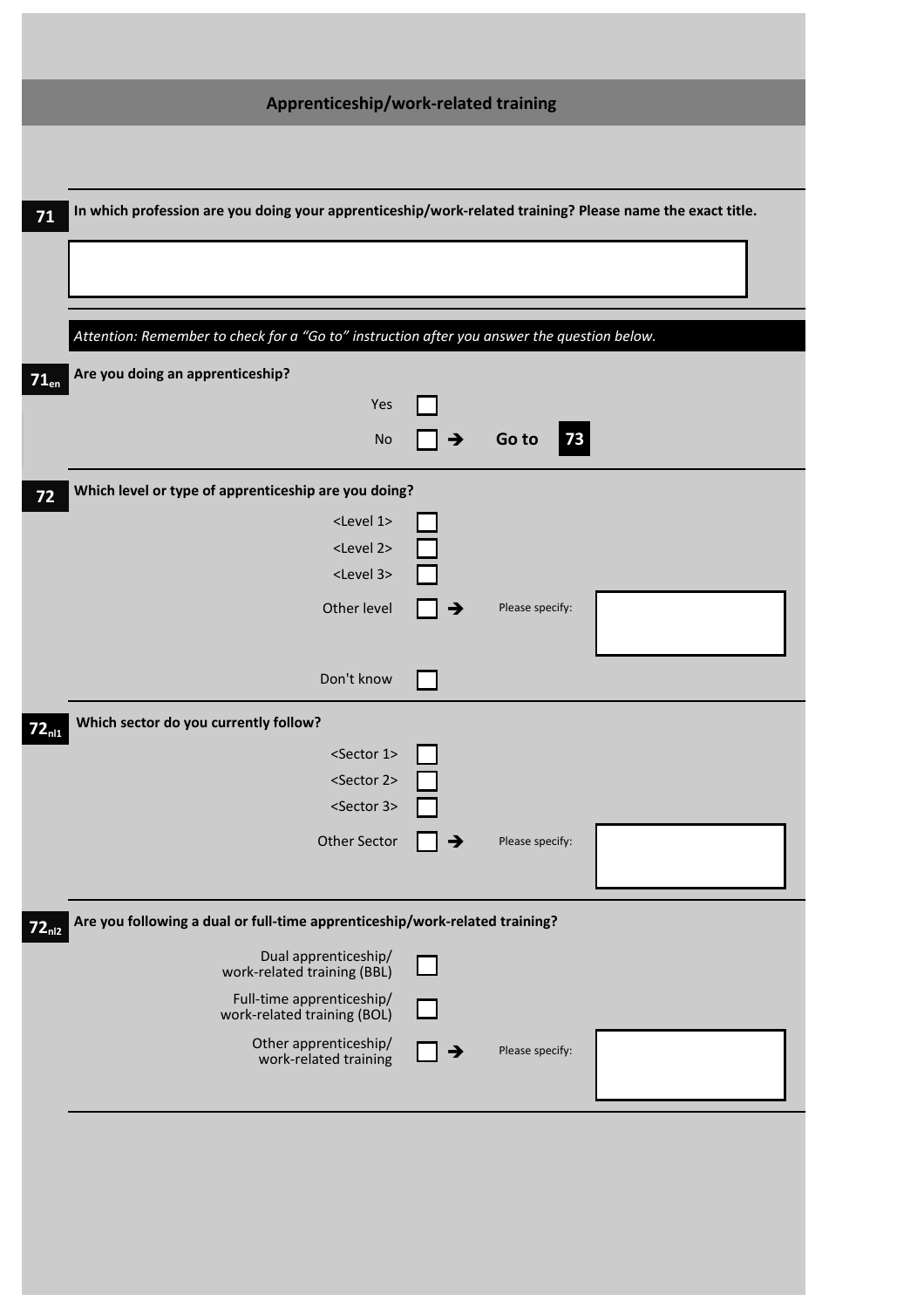| How long will your apprenticeship take in total?<br><duration 1=""><br/><duration 2=""><br/><duration 3=""><br/>Other duration</duration></duration></duration> | Please specify:                                                                                               |
|-----------------------------------------------------------------------------------------------------------------------------------------------------------------|---------------------------------------------------------------------------------------------------------------|
|                                                                                                                                                                 |                                                                                                               |
| Attention: Remember to check for a "Go to" instruction after you answer the question below.                                                                     |                                                                                                               |
| Do you receive an additional educational degree with your apprenticeship?                                                                                       |                                                                                                               |
| Yes                                                                                                                                                             |                                                                                                               |
| <b>No</b>                                                                                                                                                       | Go to<br>74                                                                                                   |
| Which educational degree is this?                                                                                                                               |                                                                                                               |
| Degree from lower secondary school                                                                                                                              |                                                                                                               |
| Degree from intermediate secondary school                                                                                                                       |                                                                                                               |
| Degree from upper secondary vocational school                                                                                                                   |                                                                                                               |
| Degree from upper secondary school                                                                                                                              |                                                                                                               |
|                                                                                                                                                                 |                                                                                                               |
| Other educational degree                                                                                                                                        |                                                                                                               |
|                                                                                                                                                                 | Please specify:                                                                                               |
|                                                                                                                                                                 |                                                                                                               |
|                                                                                                                                                                 |                                                                                                               |
| Attention: Remember to check for a "Go to" instruction after you answer the question below.                                                                     |                                                                                                               |
| know exactly, please try to answer as best as you can.                                                                                                          | Please tell us your monthly total income, after tax and compulsory deductions, from all sources. If you don't |
| <amount 1=""></amount>                                                                                                                                          | <amount 7=""></amount>                                                                                        |
| <amount 2=""></amount>                                                                                                                                          | <amount 8=""></amount>                                                                                        |
| <amount 3=""></amount>                                                                                                                                          | <amount 9=""></amount>                                                                                        |
| Go to<br><amount 4=""></amount>                                                                                                                                 | Go to<br><amount 10=""></amount>                                                                              |
| <b>End</b><br><amount 5=""></amount>                                                                                                                            | <b>End</b><br><amount 11=""></amount>                                                                         |
| (last page)<br><amount 6=""></amount>                                                                                                                           | (last page)<br>I don't want to say.                                                                           |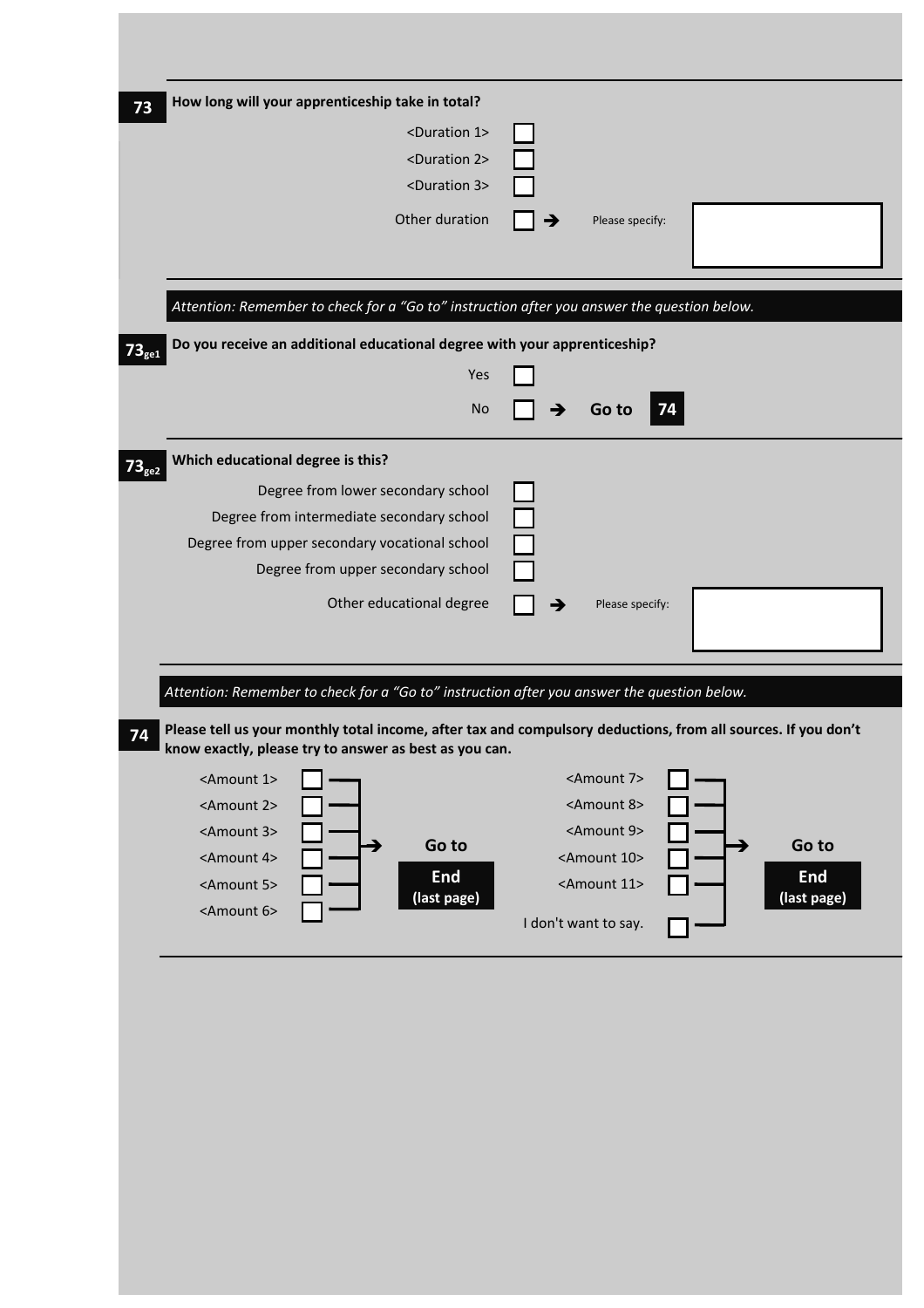| <b>Working</b>                                                                                                                                                                |
|-------------------------------------------------------------------------------------------------------------------------------------------------------------------------------|
| Which job do you have at the moment? Please name the exact title.<br>75                                                                                                       |
|                                                                                                                                                                               |
|                                                                                                                                                                               |
| Please tell us your monthly total income, after tax and compulsory deductions, from all sources. If you don't<br>76<br>know exactly, please try to answer as best as you can. |
| <amount 1=""><br/><amount 7=""></amount></amount>                                                                                                                             |
| <amount 2=""><br/><amount 8=""><br/><amount 3=""><br/><amount 9=""></amount></amount></amount></amount>                                                                       |
| <amount 4=""><br/><amount 10=""></amount></amount>                                                                                                                            |
| <amount 5=""><br/><amount 11=""></amount></amount>                                                                                                                            |
| <amount 6=""><br/>I don't want to say.</amount>                                                                                                                               |
| What type of contract do you have for this job?                                                                                                                               |
| No contract                                                                                                                                                                   |
| Permanent contract<br>Temporary contract                                                                                                                                      |
| Temporary contract for seasonal work                                                                                                                                          |
| When did you start working in this job? Please name the month and the year.<br>78                                                                                             |
| Month<br>Year                                                                                                                                                                 |
| $\overline{2}$<br>$\boldsymbol{\theta}$                                                                                                                                       |
| Attention: Remember to check for a "Go to" instruction after you answer the question below.                                                                                   |
| Is this your first job since you have left school?<br>79                                                                                                                      |
| End (last page)<br>Yes<br>Go to<br>→<br><b>No</b>                                                                                                                             |
| Attention: Remember to check for a "Go to" instruction after you answer the question below.                                                                                   |
| What was your first job? Please name the exact title.<br>80                                                                                                                   |
|                                                                                                                                                                               |
| End (last page)<br>→<br>Go to                                                                                                                                                 |
|                                                                                                                                                                               |
|                                                                                                                                                                               |
|                                                                                                                                                                               |
|                                                                                                                                                                               |